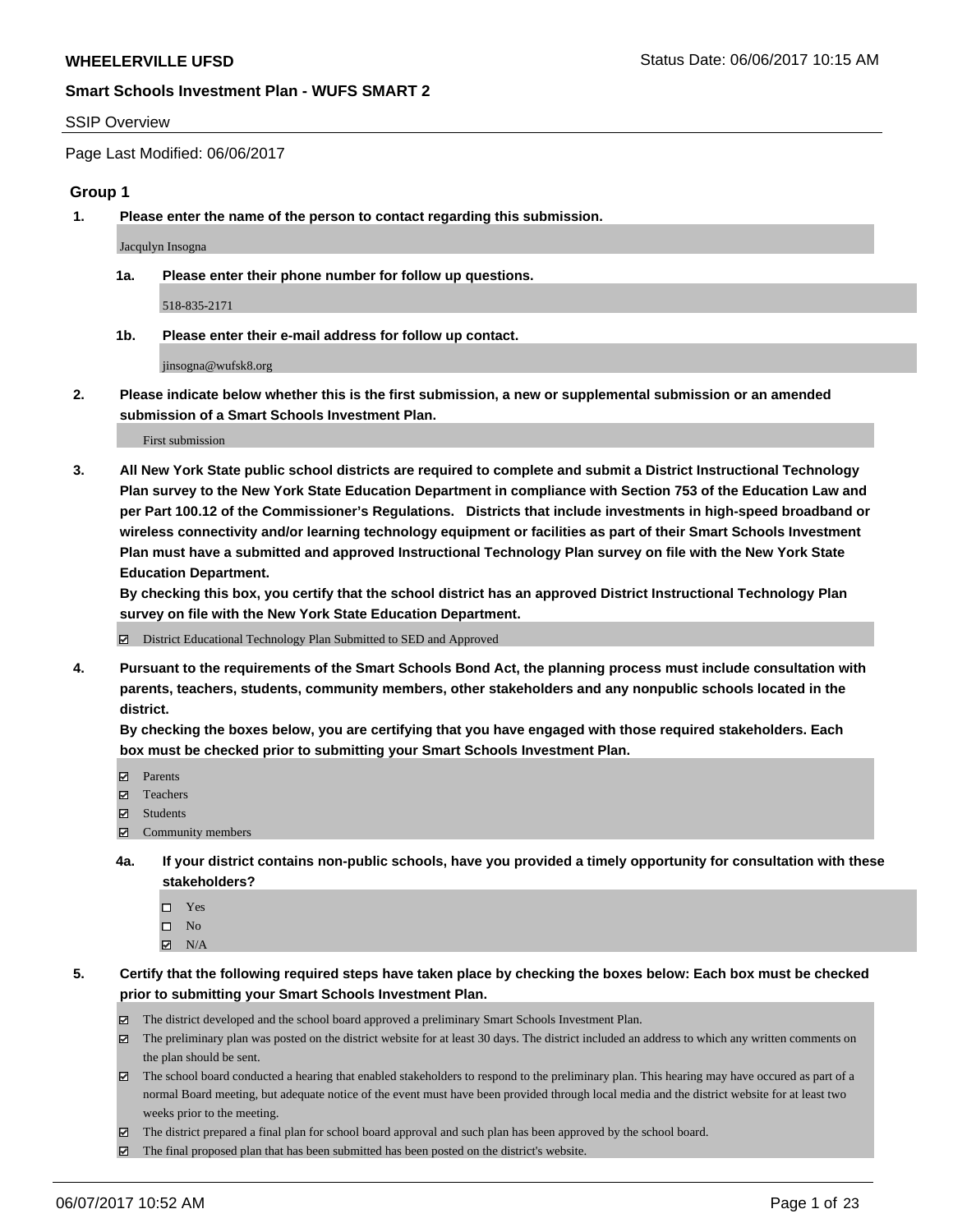### SSIP Overview

Page Last Modified: 06/06/2017

**5a. Please upload the proposed Smart Schools Investment Plan (SSIP) that was posted on the district's website, along with any supporting materials. Note that this should be different than your recently submitted Educational Technology Survey. The Final SSIP, as approved by the School Board, should also be posted on the website and remain there during the course of the projects contained therein.**

board meeting.doc Scanned from Main Office Copier (15).pdf Tech BOE November 21 2016 (1).pdf InstructionalTechnologyPlansurveyWheelerville.docx\_2.pdf TechnologyPlan2010-13.docx (1).pdf

**5b. Enter the webpage address where the final Smart Schools Investment Plan is posted. The Plan should remain posted for the life of the included projects.**

http://www.wufsk8.com/?page\_id=12407

**6. Please enter an estimate of the total number of students and staff that will benefit from this Smart Schools Investment Plan based on the cumulative projects submitted to date.**

145

**7. An LEA/School District may partner with one or more other LEA/School Districts to form a consortium to pool Smart Schools Bond Act funds for a project that meets all other Smart School Bond Act requirements. Each school district participating in the consortium will need to file an approved Smart Schools Investment Plan for the project and submit a signed Memorandum of Understanding that sets forth the details of the consortium including the roles of each respective district.**

 $\Box$  The district plans to participate in a consortium to partner with other school district(s) to implement a Smart Schools project.

**8. Please enter the name and 6-digit SED Code for each LEA/School District participating in the Consortium.**

| <b>Partner LEA/District</b> | ISED BEDS Code |
|-----------------------------|----------------|
| (No Response)               | (No Response)  |

**9. Please upload a signed Memorandum of Understanding with all of the participating Consortium partners.**

(No Response)

**10. Your district's Smart Schools Bond Act Allocation is:**

\$144,133

**11. Enter the budget sub-allocations by category that you are submitting for approval at this time. If you are not budgeting SSBA funds for a category, please enter 0 (zero.) If the value entered is \$0, you will not be required to complete that survey question.**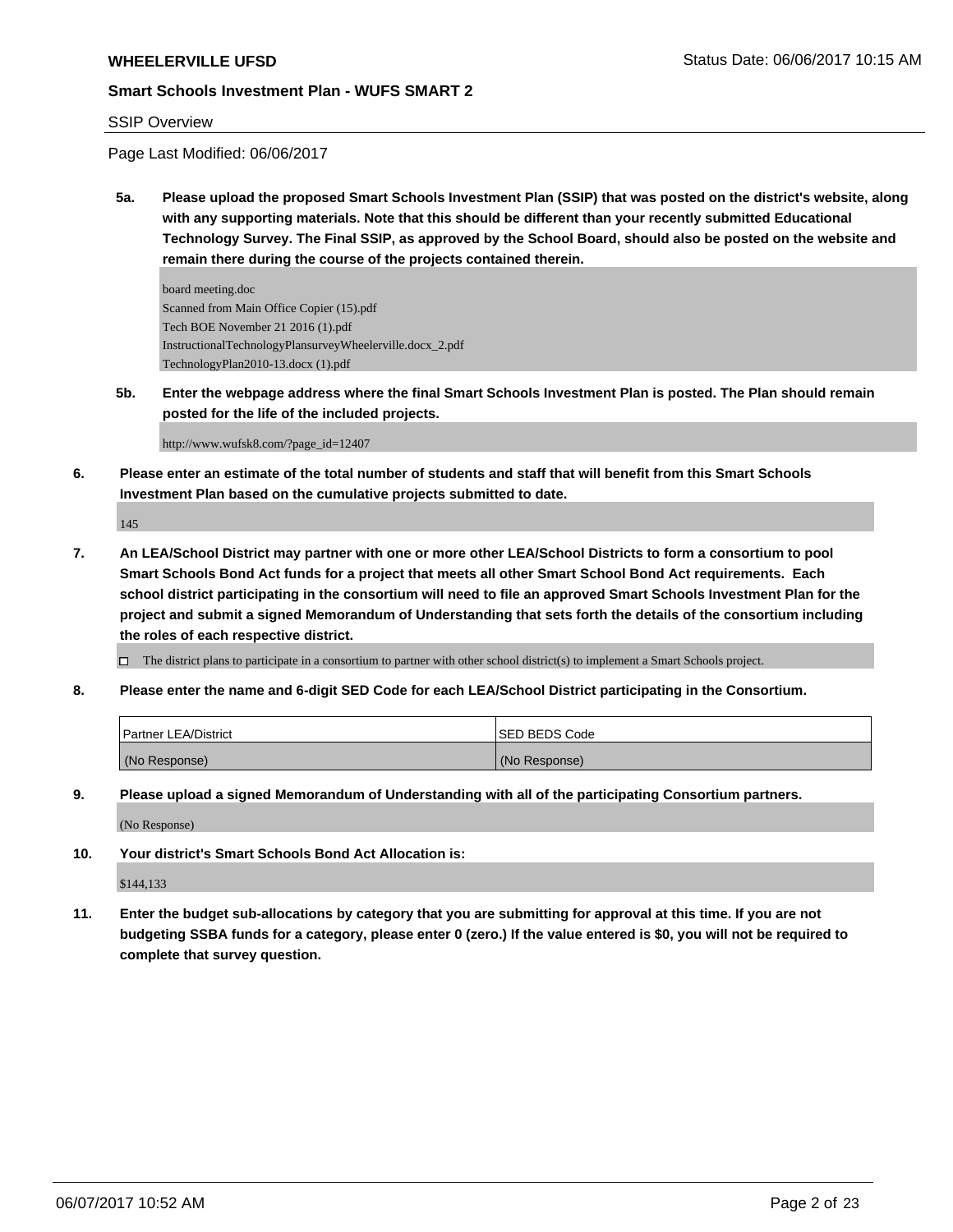# SSIP Overview

|                                       | Sub-           |
|---------------------------------------|----------------|
|                                       | Allocations    |
| <b>School Connectivity</b>            | 14,989         |
| Connectivity Projects for Communities | $\Omega$       |
| <b>Classroom Technology</b>           | 13,972         |
| Pre-Kindergarten Classrooms           | $\overline{0}$ |
| Replace Transportable Classrooms      | $\overline{0}$ |
| High-Tech Security Features           | $\Omega$       |
| Totals:                               | 28,961         |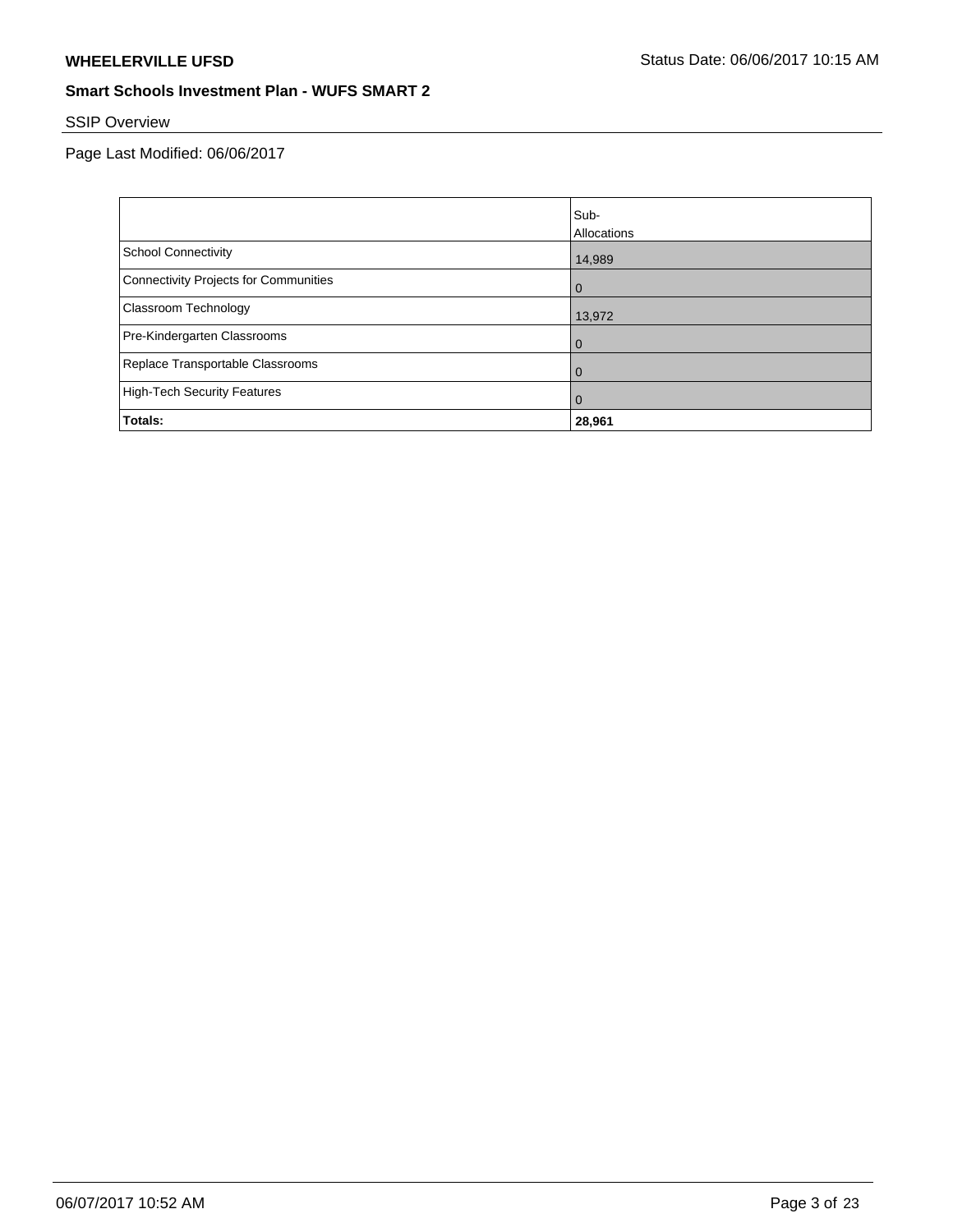#### School Connectivity

Page Last Modified: 06/06/2017

### **Group 1**

- **1. In order for students and faculty to receive the maximum benefit from the technology made available under the Smart Schools Bond Act, their school buildings must possess sufficient connectivity infrastructure to ensure that devices can be used during the school day. Smart Schools Investment Plans must demonstrate that:**
	- **sufficient infrastructure that meets the Federal Communications Commission's 100 Mbps per 1,000 students standard currently exists in the buildings where new devices will be deployed, or**
	- **is a planned use of a portion of Smart Schools Bond Act funds, or**
	- **is under development through another funding source.**

**Smart Schools Bond Act funds used for technology infrastructure or classroom technology investments must increase the number of school buildings that meet or exceed the minimum speed standard of 100 Mbps per 1,000 students and staff within 12 months. This standard may be met on either a contracted 24/7 firm service or a "burstable" capability. If the standard is met under the burstable criteria, it must be:**

**1. Specifically codified in a service contract with a provider, and**

**2. Guaranteed to be available to all students and devices as needed, particularly during periods of high demand, such as computer-based testing (CBT) periods.**

**Please describe how your district already meets or is planning to meet this standard within 12 months of plan submission.**

**Within our service contract through NERIC we surpass the need of 100 Mbps per 1000 students since we have contract 40 Mbps and our need is 14.2 Mbps.** 

- **1a. If a district believes that it will be impossible to meet this standard within 12 months, it may apply for a waiver of this requirement, as described on the Smart Schools website. The waiver must be filed and approved by SED prior to submitting this survey.**
	- $\Box$  By checking this box, you are certifying that the school district has an approved waiver of this requirement on file with the New York State Education Department.

#### **2. Connectivity Speed Calculator (Required)**

|                         | l Number of<br>Students | Multiply by<br>100 Kbps | Divide by 1000 Current Speed<br>to Convert to<br>Reauired<br>Speed in Mb | in Mb | Expected<br>Speed to be<br>Attained Within   Required<br>12 Months | <b>Expected Date</b><br><b>When</b><br>Speed Will be<br>Met |
|-------------------------|-------------------------|-------------------------|--------------------------------------------------------------------------|-------|--------------------------------------------------------------------|-------------------------------------------------------------|
| <b>Calculated Speed</b> | 142                     | 14,200                  | 14.2                                                                     | 40    | 40                                                                 | Currently met                                               |

### **3. Describe how you intend to use Smart Schools Bond Act funds for high-speed broadband and/or wireless connectivity projects in school buildings.**

**Based on a wireless network and site survey the current access points proved to not be sufficient to handle the increased number of devices. From this survey there was a recommendation of adding four additional access point in the cafeteria, gymnasium, bus garage and in the hallway between the cafeteria and gymnasium towards the library. In the bus garage the Aerohive Access Points will include a local portal and guest access splash page. The end result will be to implement 12 Meraki MR42 Access Point. The MR42 is a high density solution to accommodate the increased usage of wireless devices in the school.**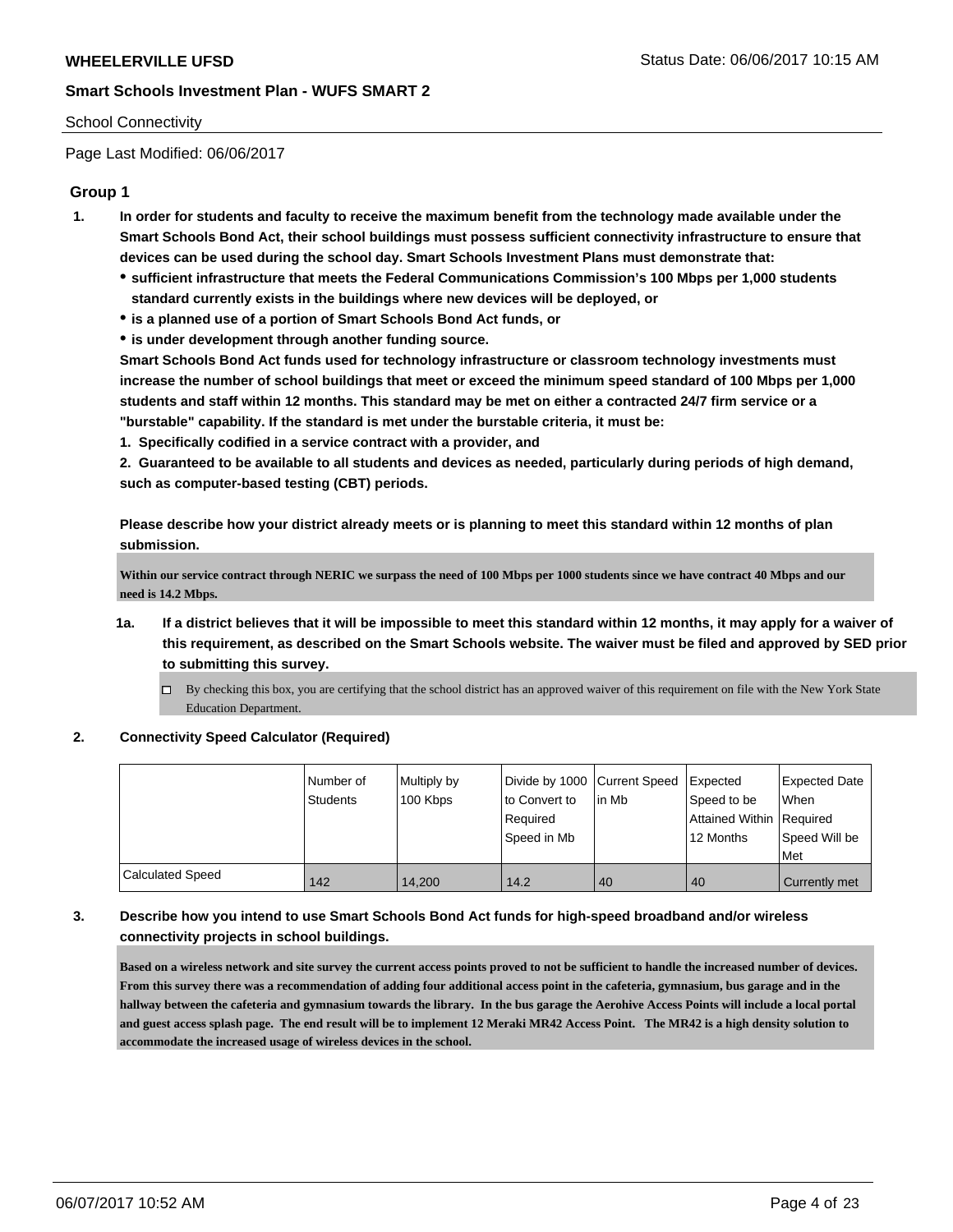#### School Connectivity

Page Last Modified: 06/06/2017

**4. Describe the linkage between the district's District Instructional Technology Plan and the proposed projects. (There should be a link between your response to this question and your response to Question 1 in Part E. Curriculum and Instruction "What are the district's plans to use digital connectivity and technology to improve teaching and learning?)**

**Our mission is to create an environment that integrates technology as a natural part of the educational experience and provides all learners with the skills to access knowledge that will build a foundation for their future.**

**We will accomplish this vision by creating a dynamic technological environment that allows the community of learners equal access to interact and collaborate successfully. We believe that the use of technology as a part of the curriculum should focus on supporting higherlevel learning, problem solving, critical thinking skills, and collaboration. The projects involved in this submission, specifically the new Meraki Access Points, will allow students improved and less interrupted access to new the devices in the building. This solution will accommodate the increased usage of wireless devices in the school.**

**5. If the district wishes to have students and staff access the Internet from wireless devices within the school building, or in close proximity to it, it must first ensure that it has a robust Wi-Fi network in place that has sufficient bandwidth to meet user demand.**

**Please describe how you have quantified this demand and how you plan to meet this demand.**

**Within our service contract through NERIC we surpass the need of 100 Mbps per 1000 students since we have contract 40 Mbps and our need is 14.2 Mbps. Since there is an increase in devices and based on a wireless network and site survey the current access points proved to not be sufficient to handle the increased number of devices. From this survey there was a recommendation of adding four additional access point in the cafeteria, gymnasium, bus garage and in the hallway between the cafeteria and gymnasium towards the library. In the bus garage the Aerohive Access Points will include a local portal and guest access splash page. The end result will be to implement 12 Meraki MR42 Access Point. The MR42 is a high density solution to accommodate the increased usage of wireless devices in the school.**

**6. As indicated on Page 5 of the guidance, the Office of Facilities Planning will have to conduct a preliminary review of all capital projects, including connectivity projects.**

**Please indicate on a separate row each project number given to you by the Office of Facilities Planning.**

| <b>Project Number</b> |  |
|-----------------------|--|
| 17-03-01-02-0-002-007 |  |

**7. Certain high-tech security and connectivity infrastructure projects may be eligible for an expedited review process as determined by the Office of Facilities Planning.**

**Was your project deemed eligible for streamlined review?**

No

**8. Include the name and license number of the architect or engineer of record.**

| Name          | License Number |
|---------------|----------------|
| (No Response) | (No Response)  |

**9. If you are submitting an allocation for School Connectivity complete this table. Note that the calculated Total at the bottom of the table must equal the Total allocation for this category that you entered in the SSIP Overview overall budget.**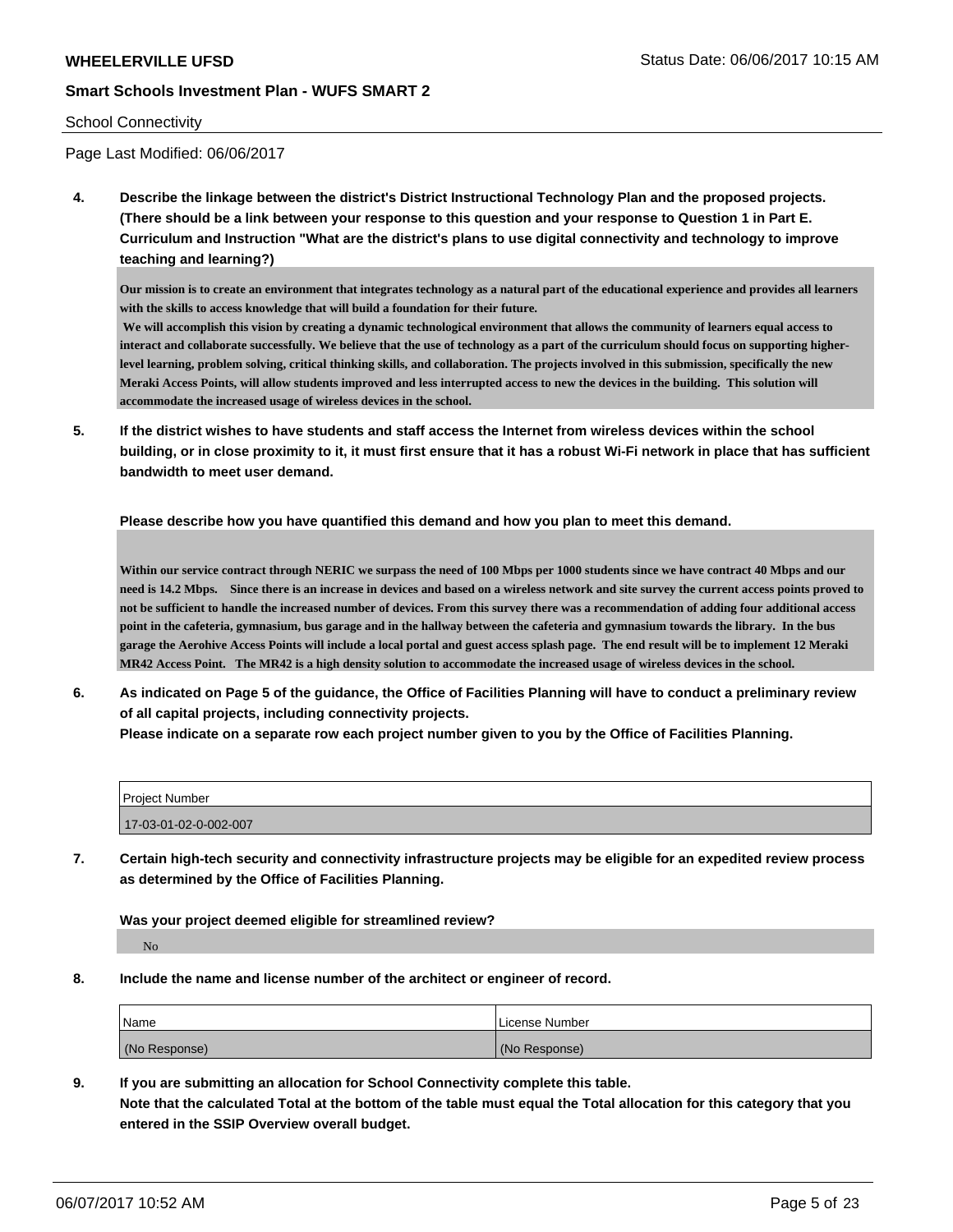School Connectivity

Page Last Modified: 06/06/2017

|                                            | Sub-           |
|--------------------------------------------|----------------|
|                                            | Allocation     |
| Network/Access Costs                       | 8,238          |
| <b>Outside Plant Costs</b>                 | 1,543          |
| School Internal Connections and Components | 2,828          |
| <b>Professional Services</b>               | 2,380          |
| Testing                                    | $\overline{0}$ |
| <b>Other Upfront Costs</b>                 | $\overline{0}$ |
| <b>Other Costs</b>                         | (No Response)  |
| <b>Totals:</b>                             | 14,989         |

**10. Please detail the type, quantity, per unit cost and total cost of the eligible items under each sub-category. This is especially important for any expenditures listed under the "Other" category. All expenditures must be eligible for tax-exempt financing to be reimbursed through the SSBA. Sufficient detail must be provided so that we can verify this is the case. If you have any questions, please contact us directly through smartschools@nysed.gov. NOTE: Wireless Access Points should be included in this category, not under Classroom Educational Technology, except those that will be loaned/purchased for nonpublic schools.**

| Select the allowable expenditure<br>type. | Item to be purchased                                             | Quantity | Cost per Item | <b>Total Cost</b> |
|-------------------------------------------|------------------------------------------------------------------|----------|---------------|-------------------|
| Repeat to add another item under          |                                                                  |          |               |                   |
| each type.                                |                                                                  |          |               |                   |
| Network/Access Costs                      | <b>Wireless Access Points</b>                                    | 12       | 679           | 8,103             |
| <b>Professional Services</b>              | Licence for Access Points                                        | 14       | 170           | 2,380             |
| <b>Connections/Components</b>             | Antenna                                                          | 2        | 214           | 428               |
| <b>Outside Plant Costs</b>                | External Antenna                                                 | 2        | 771           | 1,543             |
| <b>Connections/Components</b>             | <b>Install CAT Wiring</b>                                        |          | 2,400         | 2,400             |
| Network/Access Costs                      | TP-Link, Archer C7 Ac1750 Dual Band<br>Wireless AC GigabitRouter | -1       | 135           | 135               |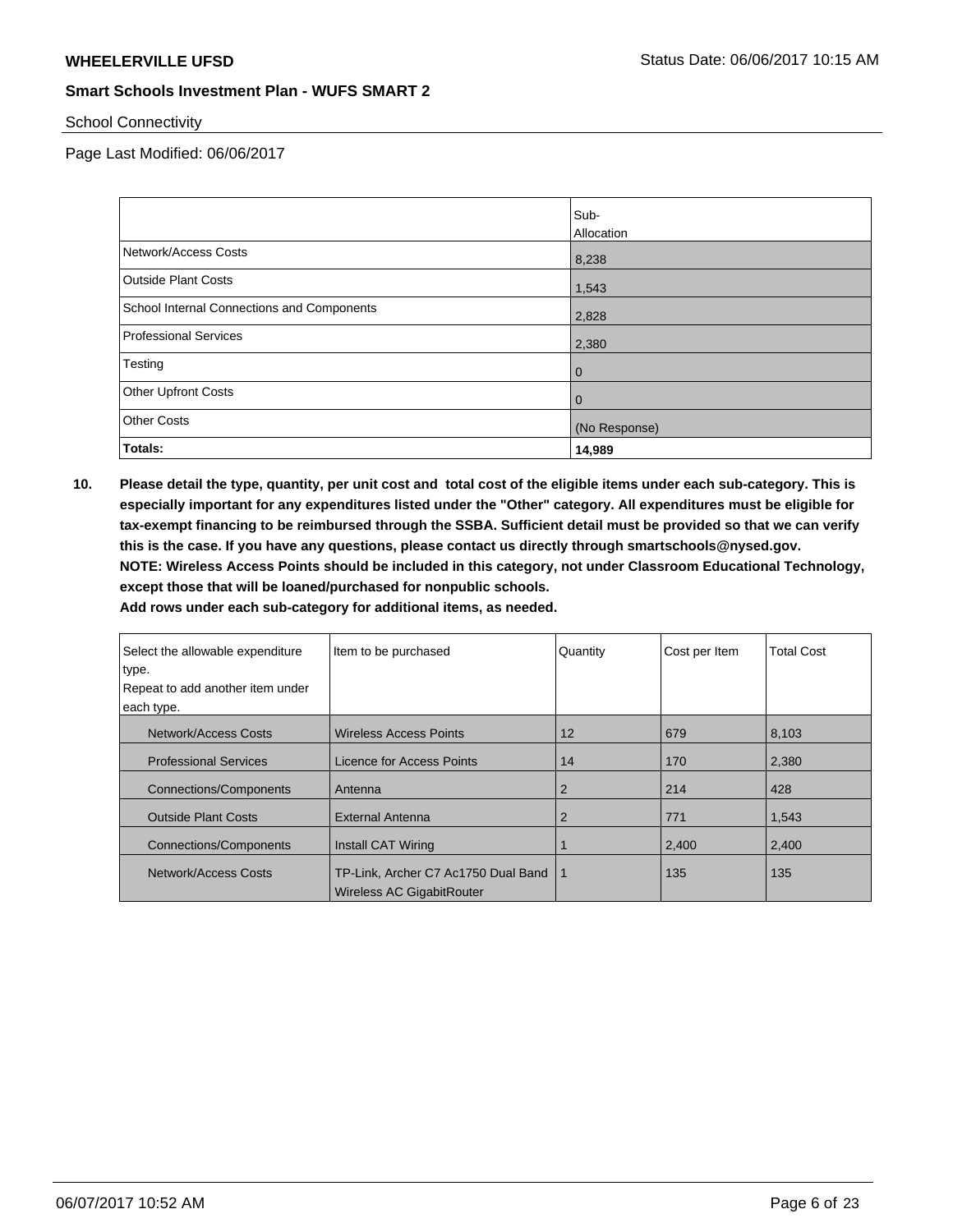Community Connectivity (Broadband and Wireless)

Page Last Modified: 06/06/2017

### **Group 1**

**1. Describe how you intend to use Smart Schools Bond Act funds for high-speed broadband and/or wireless connectivity projects in the community.**

NA

**2. Please describe how the proposed project(s) will promote student achievement and increase student and/or staff access to the Internet in a manner that enhances student learning and/or instruction outside of the school day and/or school building.**

**NA**

**3. Community connectivity projects must comply with all the necessary local building codes and regulations (building and related permits are not required prior to plan submission).**

 $\boxtimes$  I certify that we will comply with all the necessary local building codes and regulations.

**4. Please describe the physical location of the proposed investment.**

**NA**

**5. Please provide the initial list of partners participating in the Community Connectivity Broadband Project, along with their Federal Tax Identification (Employer Identification) number.**

| <b>Project Partners</b> | l Federal ID # |
|-------------------------|----------------|
| (No Response)           | (No Response)  |

**6. If you are submitting an allocation for Community Connectivity, complete this table. Note that the calculated Total at the bottom of the table must equal the Total allocation for this category that you entered in the SSIP Overview overall budget.**

|                                    | Sub-Allocation |
|------------------------------------|----------------|
| Network/Access Costs               | (No Response)  |
| Outside Plant Costs                | (No Response)  |
| Tower Costs                        | (No Response)  |
| <b>Customer Premises Equipment</b> | (No Response)  |
| <b>Professional Services</b>       | (No Response)  |
| Testing                            | (No Response)  |
| <b>Other Upfront Costs</b>         | (No Response)  |
| <b>Other Costs</b>                 | (No Response)  |
| Totals:                            | 0              |

**7. Please detail the type, quantity, per unit cost and total cost of the eligible items under each sub-category. This is especially important for any expenditures listed under the "Other" category. All expenditures must be capital-bond eligible to be reimbursed through the SSBA. If you have any questions, please contact us directly through smartschools@nysed.gov.**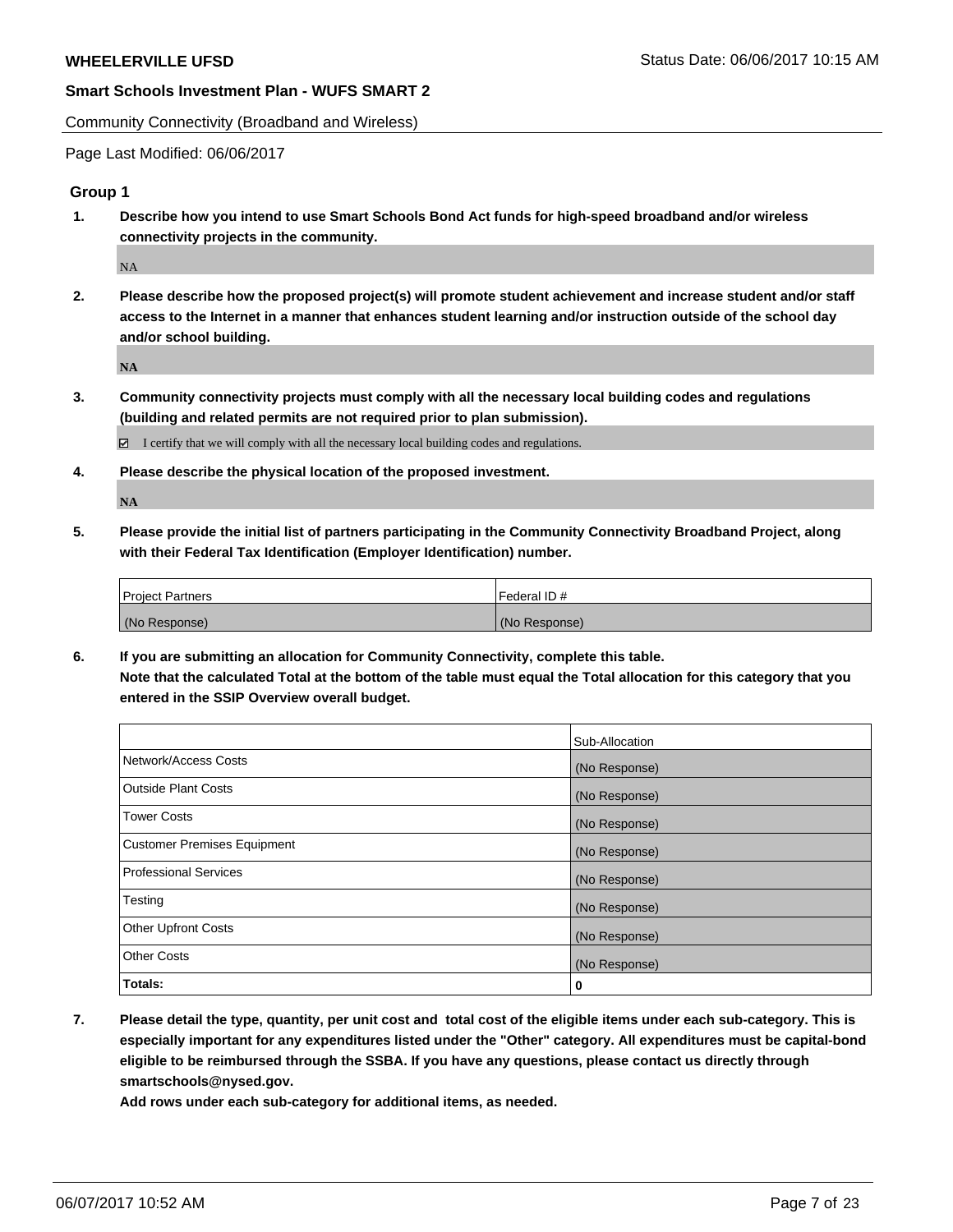Community Connectivity (Broadband and Wireless)

| Select the allowable expenditure | Item to be purchased | Quantity      | Cost per Item | <b>Total Cost</b> |
|----------------------------------|----------------------|---------------|---------------|-------------------|
| type.                            |                      |               |               |                   |
| Repeat to add another item under |                      |               |               |                   |
| each type.                       |                      |               |               |                   |
| (No Response)                    | (No Response)        | (No Response) | (No Response) | (No Response)     |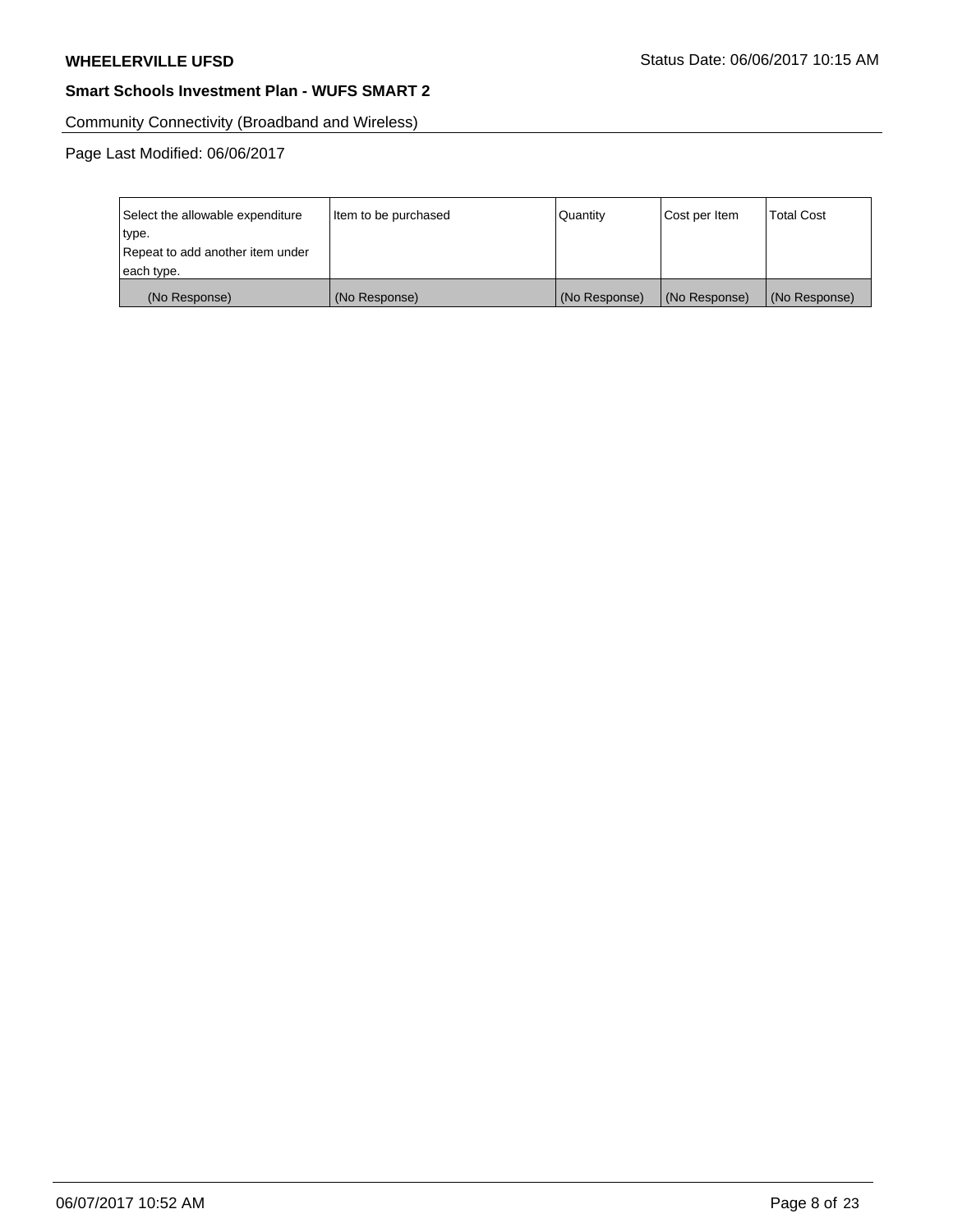#### Classroom Learning Technology

Page Last Modified: 06/06/2017

### **Questions**

**1. In order for students and faculty to receive the maximum benefit from the technology made available under the Smart Schools Bond Act, their school buildings must possess sufficient connectivity infrastructure to ensure that devices can be used during the school day. Smart Schools Investment Plans must demonstrate that sufficient infrastructure that meets the Federal Communications Commission's 100 Mbps per 1,000 students standard currently exists in the buildings where new devices will be deployed, or is a planned use of a portion of Smart Schools Bond Act funds, or is under development through another funding source.**

**Smart Schools Bond Act funds used for technology infrastructure or classroom technology investments must increase the number of school buildings that meet or exceed the minimum speed standard of 100 Mbps per 1,000 students and staff within 12 months. This standard may be met on either a contracted 24/7 firm service or a "burstable" capability. If the standard is met under the burstable criteria, it must be:**

**1. Specifically codified in a service contract with a provider, and**

**2. Guaranteed to be available to all students and devices as needed, particularly during periods of high demand, such as computer-based testing (CBT) periods.**

**Please describe how your district already meets or is planning to meet this standard within 12 months of plan submission.**

**Within our service contract through NERIC we surpass the need of 100 Mbps per 1000 students since we have contract 40 Mbps and our need is 14.2 Mbps.** 

- **1a. If a district believes that it will be impossible to meet this standard within 12 months, it may apply for a waiver of this requirement, as described on the Smart Schools website. The waiver must be filed and approved by SED prior to submitting this survey.**
	- $\Box$  By checking this box, you are certifying that the school district has an approved waiver of this requirement on file with the New York State Education Department.

#### **2. Connectivity Speed Calculator (Required)**

|                         | l Number of     | Multiply by | Divide by 1000   Current Speed |        | Expected                 | <b>Expected Date</b> |
|-------------------------|-----------------|-------------|--------------------------------|--------|--------------------------|----------------------|
|                         | <b>Students</b> | 100 Kbps    | to Convert to                  | lin Mb | Speed to be              | <b>When</b>          |
|                         |                 |             | Required                       |        | Attained Within Required |                      |
|                         |                 |             | Speed in Mb                    |        | 12 Months                | Speed Will be        |
|                         |                 |             |                                |        |                          | Met                  |
| <b>Calculated Speed</b> | 142             | 14.200      | 14.2                           | 40     | 40                       | Currently met        |

**3. If the district wishes to have students and staff access the Internet from wireless devices within the school building, or in close proximity to it, it must first ensure that it has a robust Wi-Fi network in place that has sufficient bandwidth to meet user demand.**

**Please describe how you have quantified this demand and how you plan to meet this demand.**

**Based on a wireless network and site survey the current access points proved to not be sufficient to handle the increased number of devices. From this survey there was a recommendation of adding four additional access point in the cafeteria, gymnasium, bus garage and in the hallway between the cafeteria and gymnasium towards the library. In the bus garage the Aerohive Access Points will include a local portal and guest access splash page. The end result will be to implement 12 Meraki MR42 Access Point. The MR42 is a high density solution to accommodate the increased usage of wireless devices in the school.**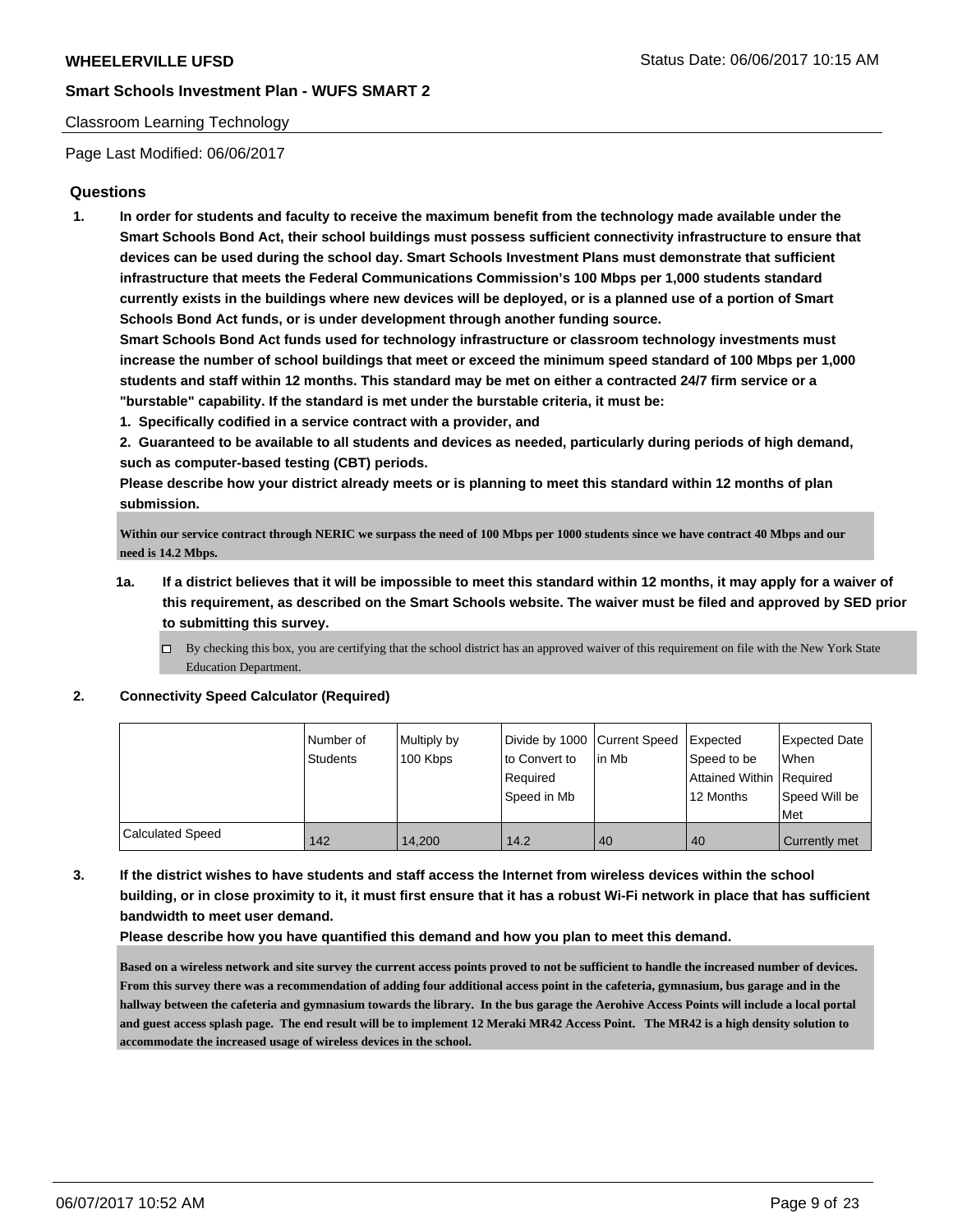### Classroom Learning Technology

- **4. All New York State public school districts are required to complete and submit an Instructional Technology Plan survey to the New York State Education Department in compliance with Section 753 of the Education Law and per Part 100.12 of the Commissioner's Regulations. Districts that include educational technology purchases as part of their Smart Schools Investment Plan must have a submitted and approved Instructional Technology Plan survey on file with the New York State Education Department.**
	- By checking this box, you are certifying that the school district has an approved Instructional Technology Plan survey on file with the New York State Education Department.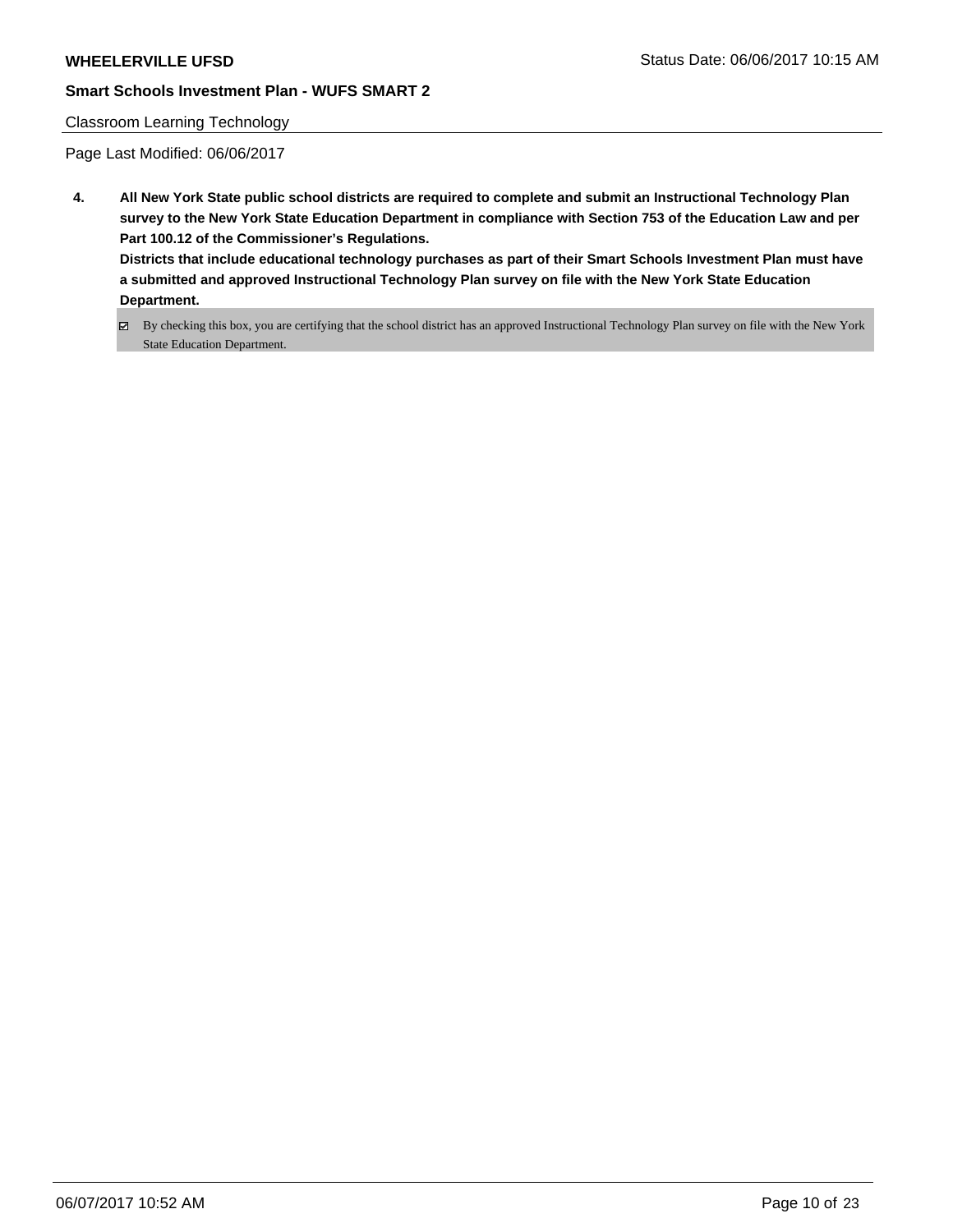#### Classroom Learning Technology

Page Last Modified: 06/06/2017

# **5. Describe the devices you intend to purchase and their compatibility with existing or planned platforms or systems. Specifically address the adequacy of each facility's electrical, HVAC and other infrastructure necessary to install and support the operation of the planned technology.**

The building electrical infrastructure is more than capable than to support multiple devices. The building HVAC and electrical system meet the SED guidelines for student occupied instructional area. All heating an cooling systems are comprised of filtration system to ensure indoor air quality.

Apple MacBook Air 13.3 Apple MacBook Air 13.3" Notebook - Intel Core i5 Dual-core (2 Core) GHz - 8 GB LPDDR3 RAM - 128 GB SSD - Intel HD Graphics 6000 LPDDR3 - Mac OS X 10.11 El Capitan - 1440 x 900 16:10 Display - Bluetooth - IEEE 802.11ac Wireless LAN - The building electrical infrastructure is more than capable than to support multiple devices. The building HVAC and electrical system meet the SED guidelines for student occupied instructional area. All heating and cooling systems are comprised of filtration system to ensure indoor air quality. ASUS ZenFone 2 (16GB is & being used for 30 kit version. 64GB is & being used for 20 and 10 kit version) All Google Expeditions phones in our kits have been approved by Google and meet the following specs and have the following features: GPU comparable with an Adreno 330: This is the most important spec, A gyroscope, magnetometer, accelerometer: This is essential for determining orientation and doing head-tracking in virtual reality viewer, High resolution screen: 1080p is the minimum required, Minimum of 2GB ram, 3 or 4 would be better, 2.4ghz and 5ghz wifi support, 16GB flash memory (32GB and/or support for MicroSD is preferred), Android 5.0 Lollipop or later The building electrical infrastructure is more than capable than to support multiple devices. The building HVAC and electrical system meet the SED guidelines for student occupied instructional area. All heating an cooling systems are comprised of filtration system to ensure indoor air quality.

Pelican Case Store all the devices in one "ready-to-go" durable case. The case is 43" tall with a custom dense foam insert and dual tray system

Insignia A full-size tablet for the teacher to "guide" the students in Expeditions. (Note: The teacher "guide" portion of the Google Expeditions app, does not utilize gyroscope, etc.)

Fire Kids Edition Tablet, 7" Display, Wi-Fi, 8 GB, Green Kid-Proof Case Display 7" touchscreen, 1024 x 600 resolution at 171 ppi, SD video playback, with IPS (in-plane switching) technology and advanced polarizing filter, Size 8.6" x 5.4" x 1.0" (219 x 138 x 25.5 mm), Weight 14.3 ounces (405 grams), Actual size and weight may vary by configuration and manufacturing process, CPU & RAM Quad-Core 1.3 GHz with 1 GB of RAM, Storage: 8 GB (4.5GB available to user) or 16 GB (11.6 GB available to user), up to 7 hours of reading, surfing the web, watching video, and listening to music (based on mixed usage outside of Amazon FreeTime mode). Battery life will vary based on device settings, usage, and other factors such as web browsing and downloading content. Actual results may vary.Wi-Fi Connectivity Single-antenna Wi-Fi. Supports public and private Wi-Fi networks or hotspots that use the 802.11b, 802.11g, or 802.11n standard with support for WEP, WPA, and WPA2 security using password authentication; does not support connecting to ad-hoc (or peer-to-peer) Wi-Fi networks, Additional Features External volume controls, built-in Bluetooth with support for A2DP compatible stereo headphones, speakers, microphone, and LE accessories support, Accessibilility Features VoiceView along with Screen Magnifier enable access to the vast majority of Fire tablet features. VoiceView features IVONA's award-winning natural language text-to-speech voice. Fire OS 5 also includes system-wide Closed Caption settings, adjustable font sizes up to 50% larger, and a variety of book reading text adjustments such as adjustable colors and text spacing. Also includes adjustable font color and built-in Oxford dictionary. System Requirements Fire Kids Edition is ready to use right out of the box—no setup, no software to install, no computer required to download content. Warranty and Service: 2-year worry-free guarantee. Coverage for anything that happens to your Fire Kids Edition including electrical and mechanical breakdowns.

zSpac: e zSpace, Inc.® is a leading technology provider that delivers a new way of learning with its flagship product, zSpace®. zSpace is an interactive hardware and software platform that allows users to visualize, create and experience in ways not possible in a traditional computer environment. zSpace's virtual reality environment gives depth to the digital learning experience by improving the ways things are studied, explored, and designed. zSpace Studio 2015 - over 600 models, providing prepared activities in all sciences and history, zSpace solutions incorporate unique software and a special zSpace display • A zSpace display is a highdefinition immersive monitor with full resolution images rendered for each eye and uses sensors to track the viewing angle of the user • The zSpace stylus manages all interactions in the immersive spaces • Applications include K-12, higher education, medical, design and professional training • Development platform for creating new applications and integrating new input devices Specifications • zSpace display: 24 inch HD LCD (1080p/120Hz) with built-in tracking sensors • Stylus with 3-buttons and integrated infrared LED • Polarized passive eyewear.

Mattel View Master you can slide your smartphone into the viewer, look at the Preview Reel and simply click the lever to launch yourself into 360 degree immersive experiences. The Preview Reel included with the View-Master VR Starter Pack allows you to demo available apps so you can try all Experience Packs.

Flash Forge USA Finder 3d Printer: **Specification:** Packing Size: 500mm x 500mm x 500mm Actual Size: 420mm x 420mm x 420mm Packing Weight: 31.5 pounds Actual Weight: 27 pounds Positioning Precision: 0.0001" on Z axis, 0.0004" on XY plane Resolution: 0.004" Build Volume: 140mm x 140mm x 140mm Filament Compatibility: PLA / PVA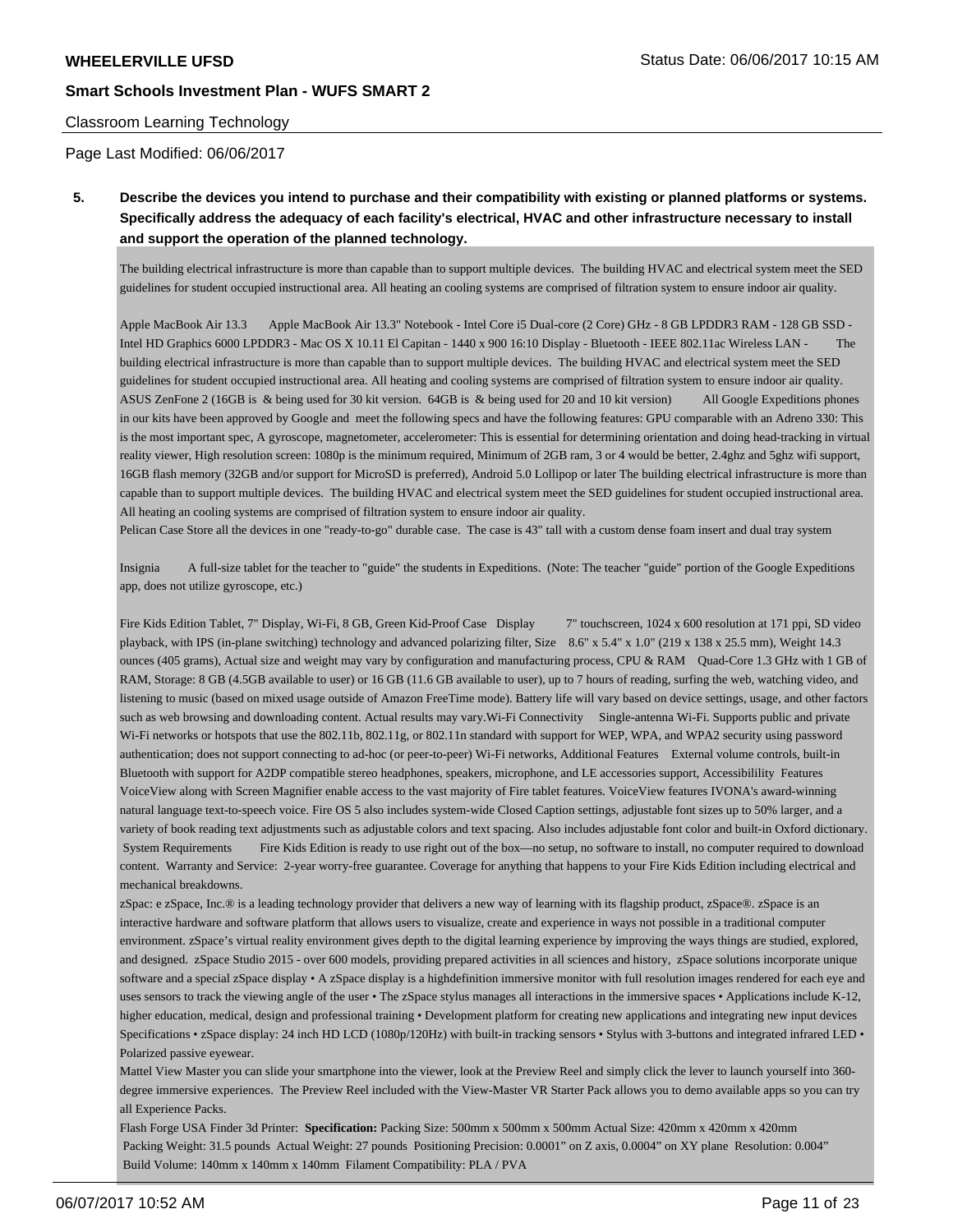# Classroom Learning Technology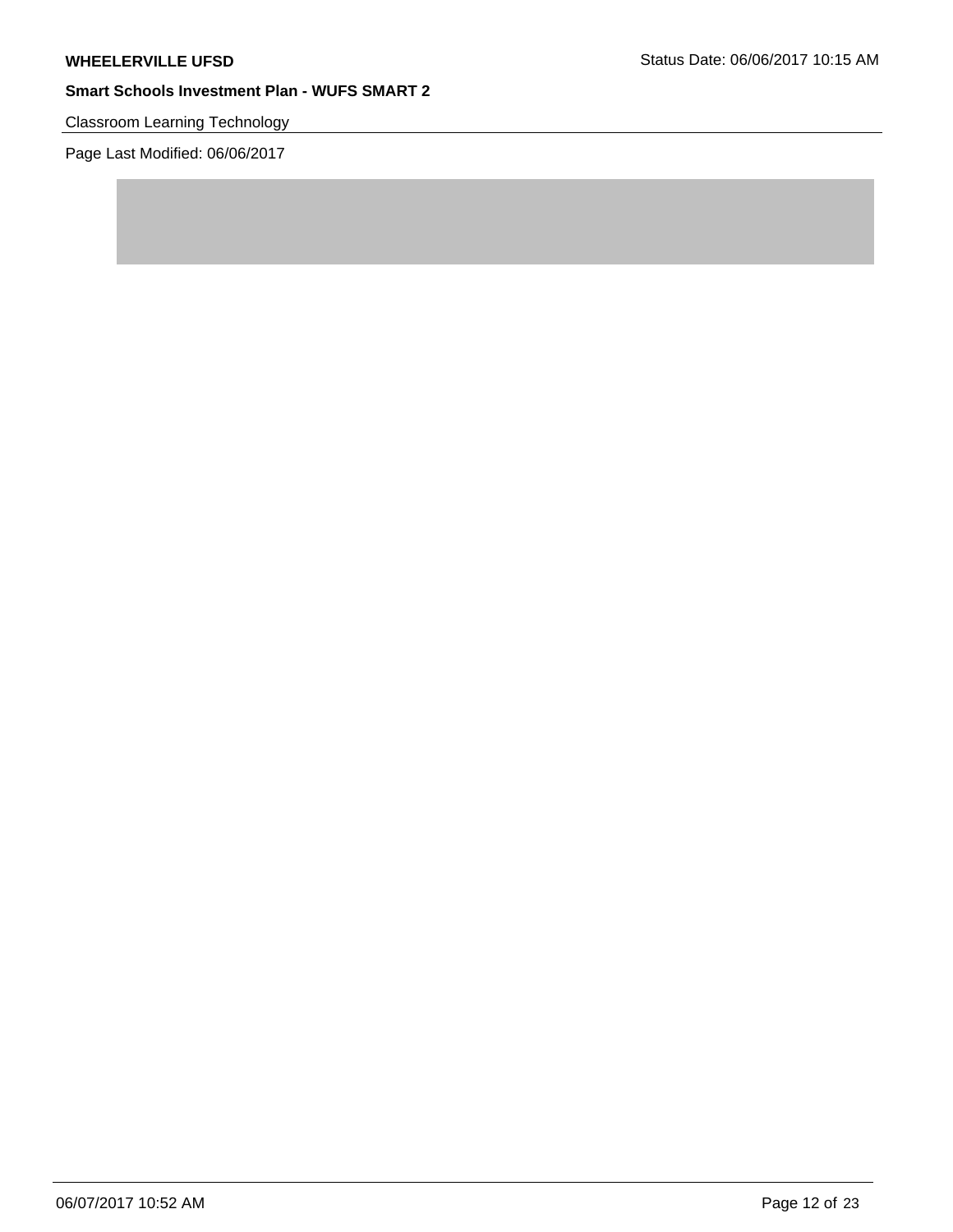#### Classroom Learning Technology

Page Last Modified: 06/06/2017

- **6. Describe how the proposed technology purchases will:**
	- **> enhance differentiated instruction;**
	- **> expand student learning inside and outside the classroom;**
	- **> benefit students with disabilities and English language learners; and**
	- **> contribute to the reduction of other learning gaps that have been identified within the district.**

**The expectation is that districts will place a priority on addressing the needs of students who struggle to succeed in a rigorous curriculum. Responses in this section should specifically address this concern and align with the district's Instructional Technology Plan (in particular Question 2 of E. Curriculum and Instruction: "Does the district's instructional technology plan address the needs of students with disabilities to ensure equitable access to instruction, materials and assessments?" and Question 3 of the same section: "Does the district's instructional technology plan address the provision of assistive technology specifically for students with disabilities to ensure access to and participation in the general curriculum?"**

**Increasing the number of devices, improving the bandwidth, providing professional development and updating the district's current technologies will dramatically change the learning of all students students, including students with disabilities. This will enable students to access the curriculum, participate in learning activities alongside their peers, personalize their learning, and achieve their full potential. Helping staff members develop an understanding of assistive technologies and accessibility will help school personnel make informed decisions when they evaluate students needs. Overall, these services will help the district develop an educational environments and programs that will meet and exceed the needs of all students, regardless to the fact if they have disabilities. Specifically, the devices below will be used to reach the following needs.** 

1. **Apple MacBook Air 13.3 This computer will be used for video editing for the morning announcements along with programming for 3-d printers. Since digital video places demands on processor power, graphics power and storage space this computer allows the specs to enable this to happen. This computer will be part of an innovation lab that will be accessed by all students at all grade levels. Additionally, this device will also benefit students with disabilities and ELL needs by specifically having the compatibilitay to applications that feature benefits to students with services such as speech to text capabilities and text to speech capabilities. These devices will also be manageable by the teacher so that lessons can be differentiated to meet the needs of all learners.** 

2. **The ASUS ZenFone 2, Insignia and the Mattel View Master will be a classroom kit that will be used throughout the school in all classrooms to enhance instructions in all curricula. Many students at Wheelerville come from low income families and have not had opportunities to travel outside of the community. The virtual headsets in conjunction with Google Expeditions take a collection of virtual reality panoramas — 360° photo spheres and 3D images — annotated with details, points of interest and questions that make them easy to integrate into curriculum already used in schools. This technology will allow teachers to take students of all ages and abilities on virtual field trips and make lessons more interactive and meaningful. In addition to the device being compatible to applications of Google Expeditions, the device will also benefit students with disabilities and ELL needs by having the compatibility to applications that feature benefit to students with services such as speech to text capabilities and text to speech capabilities. This technology will allow teachers to take students of all ages and abilities on virtual field trips and make lessons more interactive and meaningful.** 

3. **Fire Kids Edition: The Kindle Fire will be used in the First Grade Classroom and the Resource Room. Not only will the Kindle be used for an e-reader but it will also be used for apps for education. These tablets will be used for stations and will give students support with reading and and math applications. Additionally, these devices will also benefit students with disabilities and ELL needs by specifically having the compatibility to applications that feature benefits to students with services such as speech to text capabilities and text to speech capabilities. These devices will also be manageable by the teacher so that lessons can be differentiated to meet the needs of all learners.** 

4. **zSpace: ZSpace will also be included in the Innovation lab that will be assessable for all students of all ages. zSpace is the ultimate immersive learning experience. This platform and device allows students to interact with objects and manipulate concepts from all areas of curricula with a hands on experience. With the use of zSpace, students can learn highly engaging tasks that can be complex, expensive and dangerous for the classroom. In addition to the device being compatible to applications of zSpace, the device will also benefit students with disabilities and ELL needs since it is a desktop learning station and has the application of text to speech and translation.** 

5. **Flash Forge USA Finder 3d Printer: The 3d printer will be an additional device that will be assessable to all students in the building. Having Flashforge 3D printers in every classroom would allow students to have access to a leading desktop 3D printers. 3d printers can allow students to turn their ideas into reality.**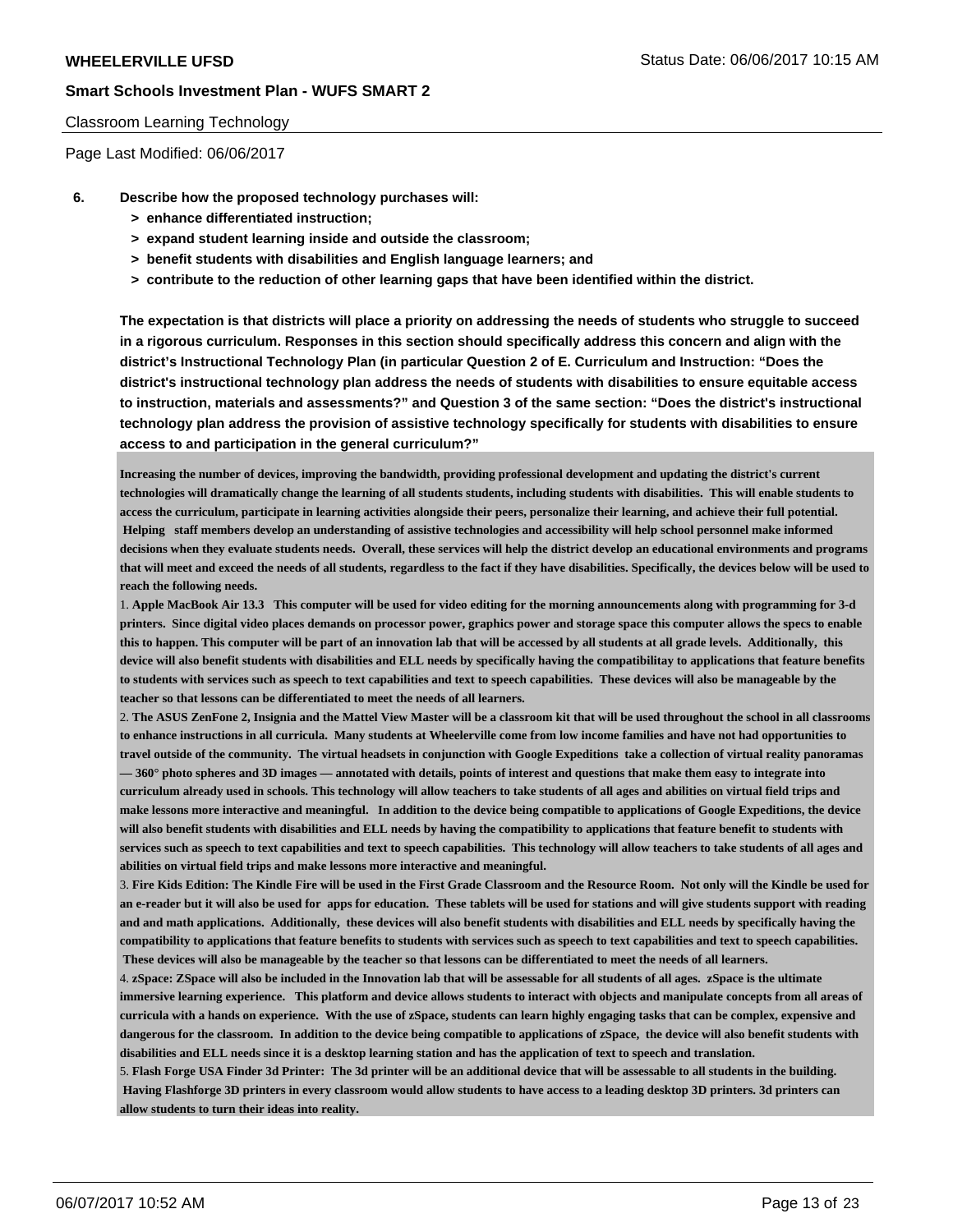#### Classroom Learning Technology

Page Last Modified: 06/06/2017

**7. Where appropriate, describe how the proposed technology purchases will enhance ongoing communication with parents and other stakeholders and help the district facilitate technology-based regional partnerships, including distance learning and other efforts.**

Parent-teacher communication is a vital factor that contributes to the success of students. With the increase of technology platforms like emails, texts, websites, electronic portfolios, online surveys and video chat applications help make communication more timely, efficient, productive and satisfying. Technology also allows teachers to create calendars that can be accessed at any time, so parents can schedule meetings, view homework assignments or even volunteer at school. Teachers can also create online grade-books and classrooms to allow parents and students to actively participate in class when they are not even in the classroom. With the addition of technology positive performance and praise can occur on a steady basis and intervention can be at a faster rate.

**8. Describe the district's plan to provide professional development to ensure that administrators, teachers and staff can employ the technology purchased to enhance instruction successfully.**

**Note: This response should be aligned and expanded upon in accordance with your district's response to Question 1 of F. Professional Development of your Instructional Technology Plan: "Please provide a summary of professional development offered to teachers and staff, for the time period covered by this plan, to support technology to enhance teaching and learning. Please include topics, audience and method of delivery within your summary."**

PreK - 8 Teachers will be addressing the following topics through professional development that will be on going from the summer of 2016 until June of 2017; Chrome book Training,Technology Basics, Introduction to Z-Space, Device setup and apps, Google Classroom, Google Apps of Education, Hyper linking to make a writing page, Plan Book, Google Sheets, Check up for device gaps, Survey and Tech problems, Technology Integration as Needed, Blended Classroom. With the addition of various technology trainings that are listed above, this year we upgraded our services with NERIC. As an upgrade, one of the services that is included is the Cooperative Technology Service. This service includes consultation, planning, implementation, oversight, and on going support for standardized technology. All staff members will also be offered professional development training through the local HFM BOCES Network team. As part of the District Professional Development Plan there will be an on site teacher that undergoes professional development training to provide certified training to all staff members under New York State Regulations. Evaluation of the implementation of Technology Plan will be conducted with simple observations of technology use, instruction and integration by the Technology Integration Specialist and by building administrators. The Technology Integration Specialist will collect data and present it to the Technology Committee. Comments from teachers, students, staff, parents and area business and community members may be referred to the Technology Committee at any time. The Technology Committee will receive reports from the Technology Integration Specialist regarding the integration of technology into curriculum. Teachers would complete a needs assessment survey at the beginning middle and end of each year. This will assist the technology committee's decisions and revisions on the technology plan and professional development. Technology plans are an ongoing process and modifications and additions to the plan will be necessary to continue supporting our goals and respond to new developments and opportunities. Technology meetings will continue to occur on a regular basis. At those times, concerns, developments and opportunities will be discussed and analyzed.

- **9. Districts must contact the SUNY/CUNY teacher preparation program that supplies the largest number of the district's new teachers to request advice on innovative uses and best practices at the intersection of pedagogy and educational technology.**
	- By checking this box, you certify that you have contacted the SUNY/CUNY teacher preparation program that supplies the largest number of your new teachers to request advice on these issues.
	- **9a. Please enter the name of the SUNY or CUNY Institution that you contacted.**

SUNY ALBANY

**9b. Enter the primary Institution phone number.**

518-442-4828

**9c. Enter the name of the contact person with whom you consulted and/or will be collaborating with on innovative uses of technology and best practices.**

Heidi Audino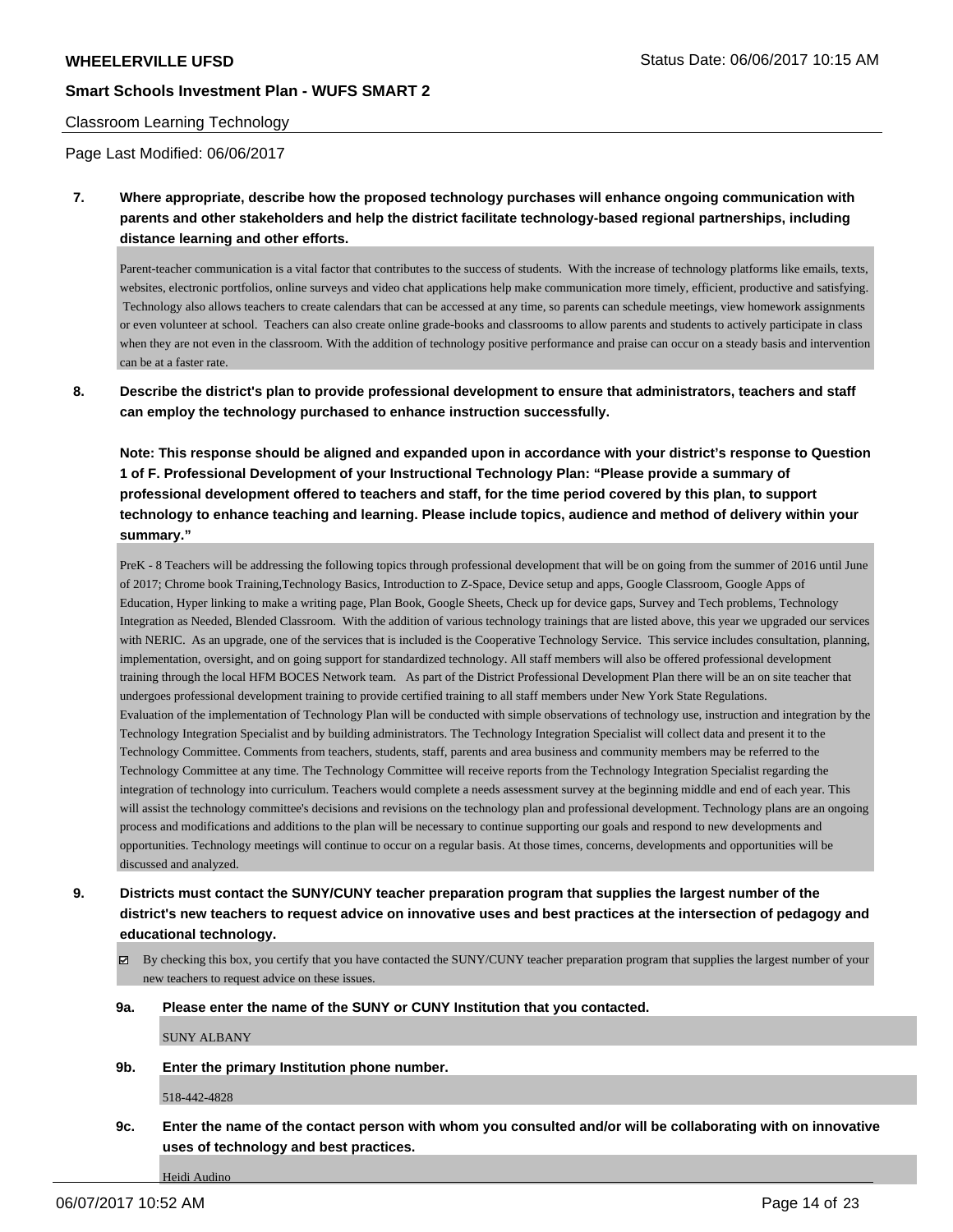#### Classroom Learning Technology

Page Last Modified: 06/06/2017

**10. A district whose Smart Schools Investment Plan proposes the purchase of technology devices and other hardware must account for nonpublic schools in the district.**

**Are there nonpublic schools within your school district?**

Yes

 $\boxtimes$  No

#### **11. Nonpublic Classroom Technology Loan Calculator**

**The Smart Schools Bond Act provides that any Classroom Learning Technology purchases made using Smart Schools funds shall be lent, upon request, to nonpublic schools in the district. However, no school district shall be required to loan technology in amounts greater than the total obtained and spent on technology pursuant to the Smart Schools Bond Act and the value of such loan may not exceed the total of \$250 multiplied by the nonpublic school enrollment in the base year at the time of enactment. See:**

**http://www.p12.nysed.gov/mgtserv/smart\_schools/docs/Smart\_Schools\_Bond\_Act\_Guidance\_04.27.15\_Final.pdf.**

|                                       | 1. Classroom<br>Technology<br>Sub-allocation | 2. Public<br>Enrollment<br>$(2014-15)$ | 3. Nonpublic<br>Enrollment<br>$(2014-15)$ | l 4. Sum of<br>Public and<br>l Nonpublic<br>l Enrollment                                      | 15. Total Per<br>Pupil Sub-<br>allocation | 6. Total<br>Nonpublic Loan<br>Amount |
|---------------------------------------|----------------------------------------------|----------------------------------------|-------------------------------------------|-----------------------------------------------------------------------------------------------|-------------------------------------------|--------------------------------------|
| Calculated Nonpublic Loan<br>l Amount |                                              |                                        |                                           | (No Response)   (No Response)   (No Response)   (No Response)   (No Response)   (No Response) |                                           |                                      |

**12. To ensure the sustainability of technology purchases made with Smart Schools funds, districts must demonstrate a long-term plan to maintain and replace technology purchases supported by Smart Schools Bond Act funds. This sustainability plan shall demonstrate a district's capacity to support recurring costs of use that are ineligible for Smart Schools Bond Act funding such as device maintenance, technical support, Internet and wireless fees, maintenance of hotspots, staff professional development, building maintenance and the replacement of incidental items. Further, such a sustainability plan shall include a long-term plan for the replacement of purchased devices and equipment at the end of their useful life with other funding sources.**

 $\boxtimes$  By checking this box, you certify that the district has a sustainability plan as described above.

**13. Districts must ensure that devices purchased with Smart Schools Bond funds will be distributed, prepared for use, maintained and supported appropriately. Districts must maintain detailed device inventories in accordance with generally accepted accounting principles.**

By checking this box, you certify that the district has a distribution and inventory management plan and system in place.

**14. If you are submitting an allocation for Classroom Learning Technology complete this table. Note that the calculated Total at the bottom of the table must equal the Total allocation for this category that you entered in the SSIP Overview overall budget.**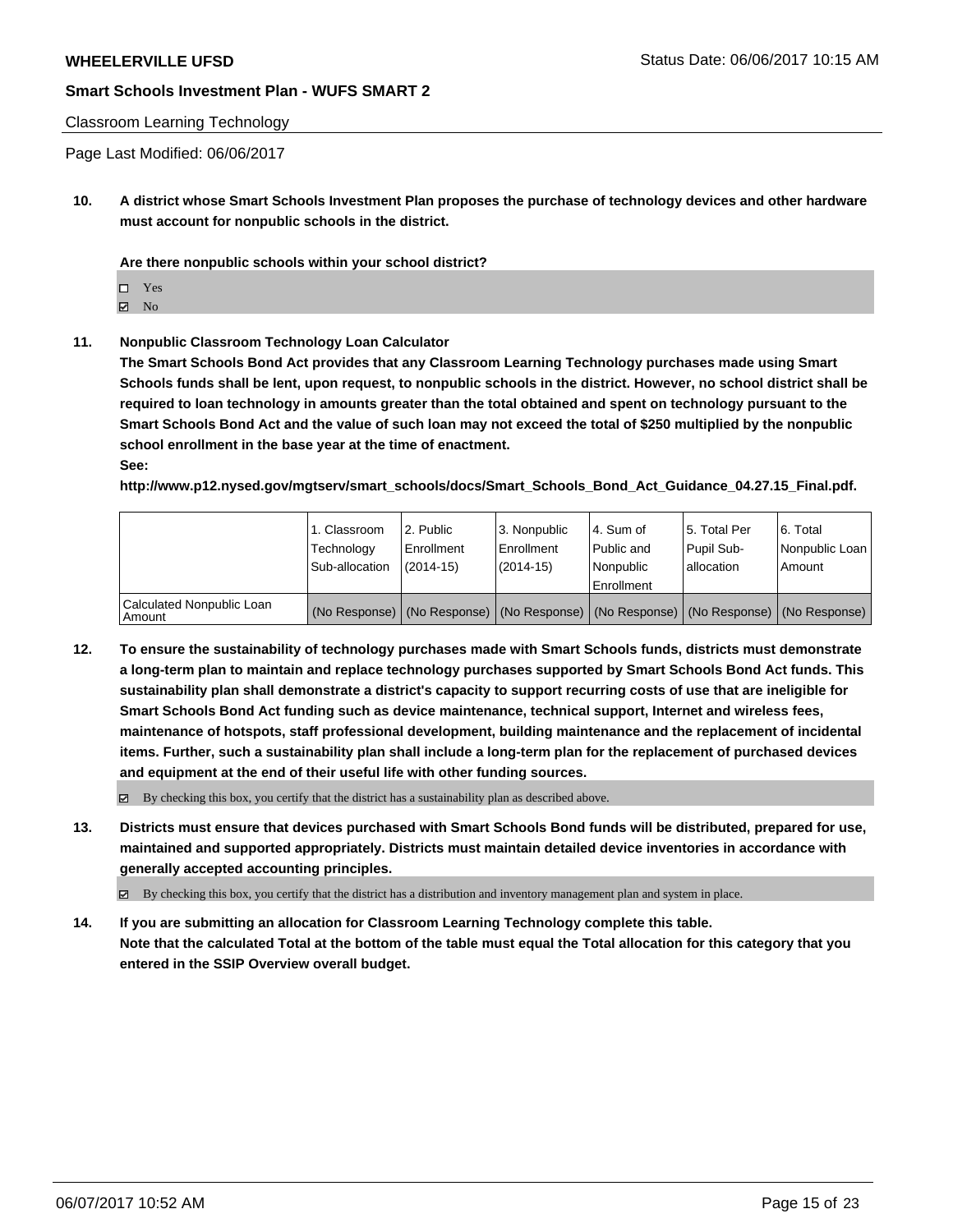### Classroom Learning Technology

Page Last Modified: 06/06/2017

|                         | Sub-Allocation |
|-------------------------|----------------|
| Interactive Whiteboards | (No Response)  |
| Computer Servers        | (No Response)  |
| Desktop Computers       | 5,985          |
| Laptop Computers        | 999            |
| <b>Tablet Computers</b> | 4,815          |
| <b>Other Costs</b>      | 2,173          |
| <b>Totals:</b>          | 13,972         |

**15. Please detail the type, quantity, per unit cost and total cost of the eligible items under each sub-category. This is especially important for any expenditures listed under the "Other" category. All expenditures must be capital-bond eligible to be reimbursed through the SSBA. If you have any questions, please contact us directly through smartschools@nysed.gov.**

**Please specify in the "Item to be Purchased" field which specific expenditures and items are planned to meet the district's nonpublic loan requirement, if applicable.**

**NOTE: Wireless Access Points that will be loaned/purchased for nonpublic schools should ONLY be included in this category, not under School Connectivity, where public school districts would list them.**

| Select the allowable expenditure<br>type.<br>Repeat to add another item under | Item to be Purchased                                                                                                                                                             | Quantity       | Cost per Item | <b>Total Cost</b> |
|-------------------------------------------------------------------------------|----------------------------------------------------------------------------------------------------------------------------------------------------------------------------------|----------------|---------------|-------------------|
| each type.                                                                    |                                                                                                                                                                                  |                |               |                   |
| <b>Other Costs</b>                                                            | R FlashForge USA Finder 3D Printer -<br>Single PLA Extruder Filament Printing                                                                                                    | $\mathbf{1}$   | 554           | 554               |
| <b>Laptop Computers</b>                                                       | Apple MacBook Air 13.3                                                                                                                                                           | 1              | 999           | 999               |
| <b>Other Costs</b>                                                            | This 1.5 lb spool of silver Elite<br>Dreamer 1.75mm PLA Filament fromis<br>designed for use with the Flashforge<br>Dreamer and other 3D printers that<br>accept 1.75mm filament. | 10             | 32            | 320               |
| <b>Tablet Computers</b>                                                       | Fire Kids Edition Tablet, 7                                                                                                                                                      | 23             | 99            | 2,277             |
| <b>Tablet Computers</b>                                                       | ASUS ZenFone 2 (16GB is & being<br>used for 30 kit version, 64GB is &<br>being used for 20 and 10 kit version)                                                                   | 10             | 243           | 2,439             |
| <b>Other Costs</b>                                                            | Mattel View-Master® Virtual Reality<br><b>Viewers</b>                                                                                                                            | 10             | 29            | 299               |
| <b>Desktop Computers</b>                                                      | zSpace 300 AIO, zSpace 300 All-In-<br>One System                                                                                                                                 | $\overline{2}$ | 2.993         | 5.985             |
| <b>Tablet Computers</b>                                                       | Insignia Flex 10.1 32 GB                                                                                                                                                         | 1              | 99            | 99                |
| <b>Other Costs</b>                                                            | Pelican case Store all the devices in<br>one                                                                                                                                     | 1              | 1.000         | 1,000             |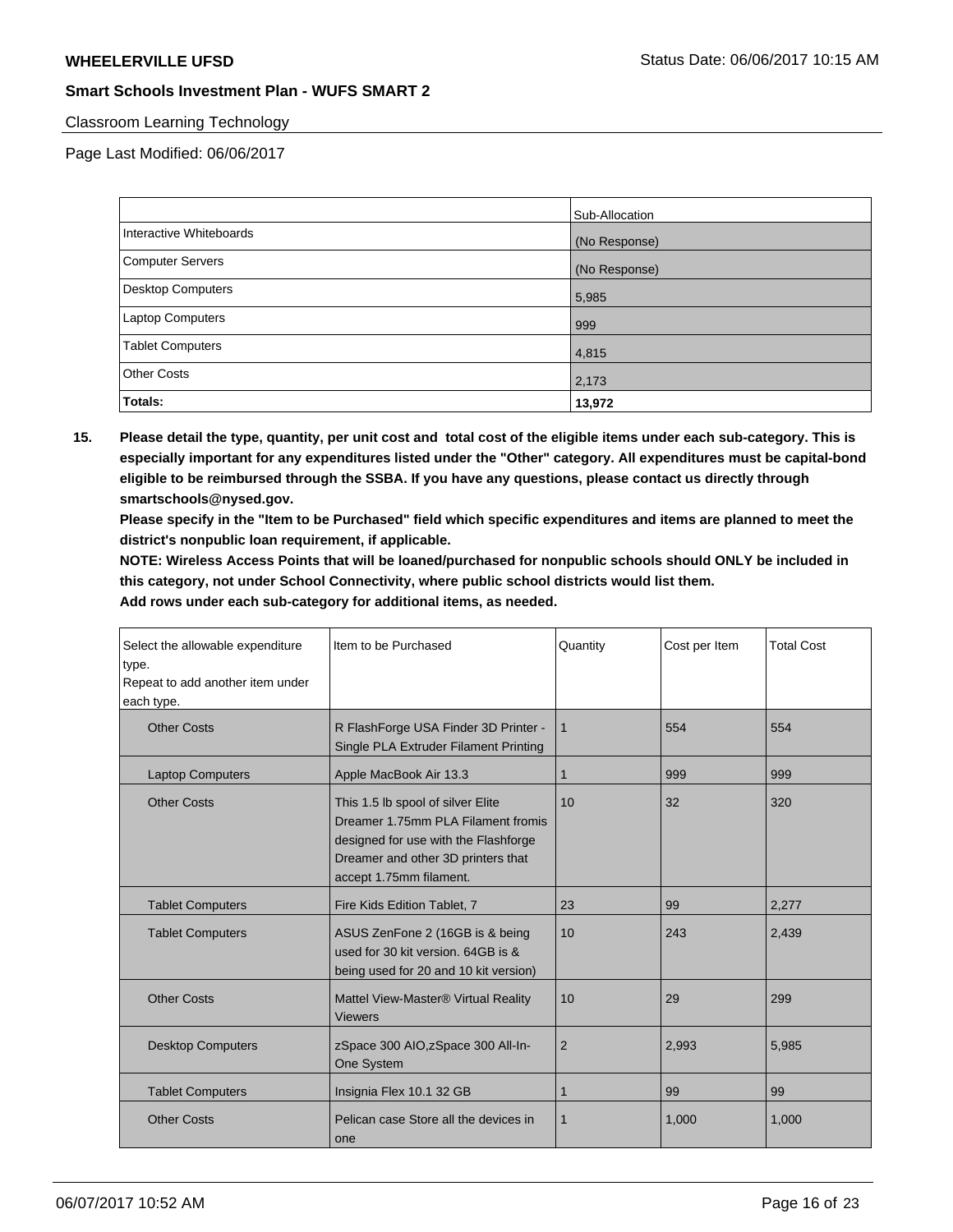#### Pre-Kindergarten Classrooms

Page Last Modified: 06/06/2017

### **Group 1**

**1. Provide information regarding how and where the district is currently serving pre-kindergarten students and justify the need for additional space with enrollment projections over 3 years.**

NA

- **2. Describe the district's plan to construct, enhance or modernize education facilities to accommodate prekindergarten programs. Such plans must include:**
	- **Specific descriptions of what the district intends to do to each space;**
	- **An affirmation that pre-kindergarten classrooms will contain a minimum of 900 square feet per classroom;**
	- **The number of classrooms involved;**
	- **The approximate construction costs per classroom; and**
	- **Confirmation that the space is district-owned or has a long-term lease that exceeds the probable useful life of the improvements.**

NA

**3. Smart Schools Bond Act funds may only be used for capital construction costs. Describe the type and amount of additional funds that will be required to support ineligible ongoing costs (e.g. instruction, supplies) associated with any additional pre-kindergarten classrooms that the district plans to add.**

NA

**4. All plans and specifications for the erection, repair, enlargement or remodeling of school buildings in any public school district in the State must be reviewed and approved by the Commissioner. Districts that plan capital projects using their Smart Schools Bond Act funds will undergo a Preliminary Review Process by the Office of Facilities Planning.**

**Please indicate on a separate row each project number given to you by the Office of Facilities Planning.**

| Project Number |  |
|----------------|--|
| (No Response)  |  |

**5. If you have made an allocation for Pre-Kindergarten Classrooms, complete this table. Note that the calculated Total at the bottom of the table must equal the Total allocation for this category that you entered in the SSIP Overview overall budget.**

| Totals:                                  | 0              |
|------------------------------------------|----------------|
| Other Costs                              | (No Response)  |
| Enhance/Modernize Educational Facilities | (No Response)  |
| Construct Pre-K Classrooms               | (No Response)  |
|                                          | Sub-Allocation |

**6. Please detail the type, quantity, per unit cost and total cost of the eligible items under each sub-category. This is especially important for any expenditures listed under the "Other" category. All expenditures must be capital-bond eligible to be reimbursed through the SSBA. If you have any questions, please contact us directly through smartschools@nysed.gov.**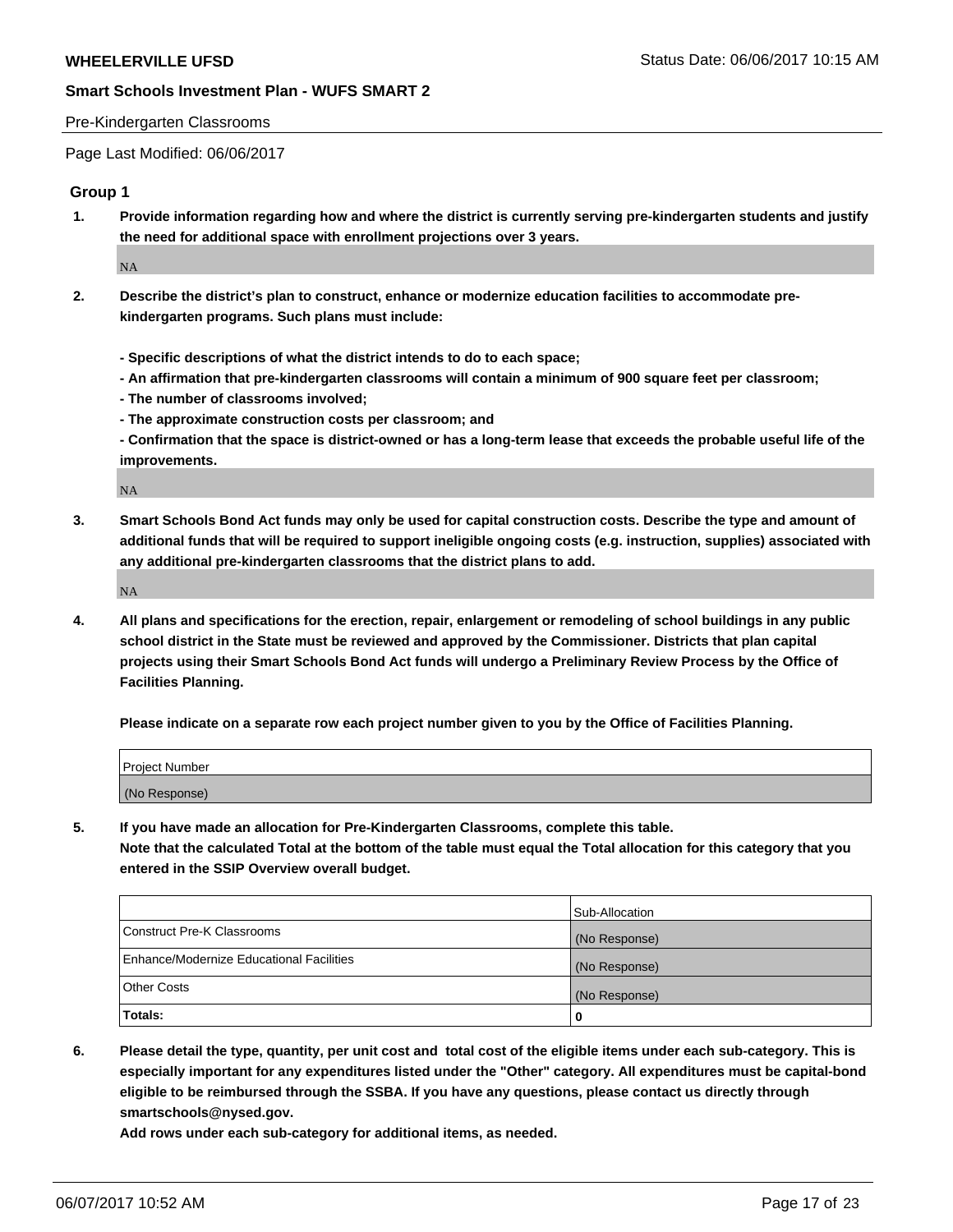# Pre-Kindergarten Classrooms

| Select the allowable expenditure | Item to be purchased | Quantity      | Cost per Item | <b>Total Cost</b> |
|----------------------------------|----------------------|---------------|---------------|-------------------|
| type.                            |                      |               |               |                   |
| Repeat to add another item under |                      |               |               |                   |
| each type.                       |                      |               |               |                   |
| (No Response)                    | (No Response)        | (No Response) | (No Response) | (No Response)     |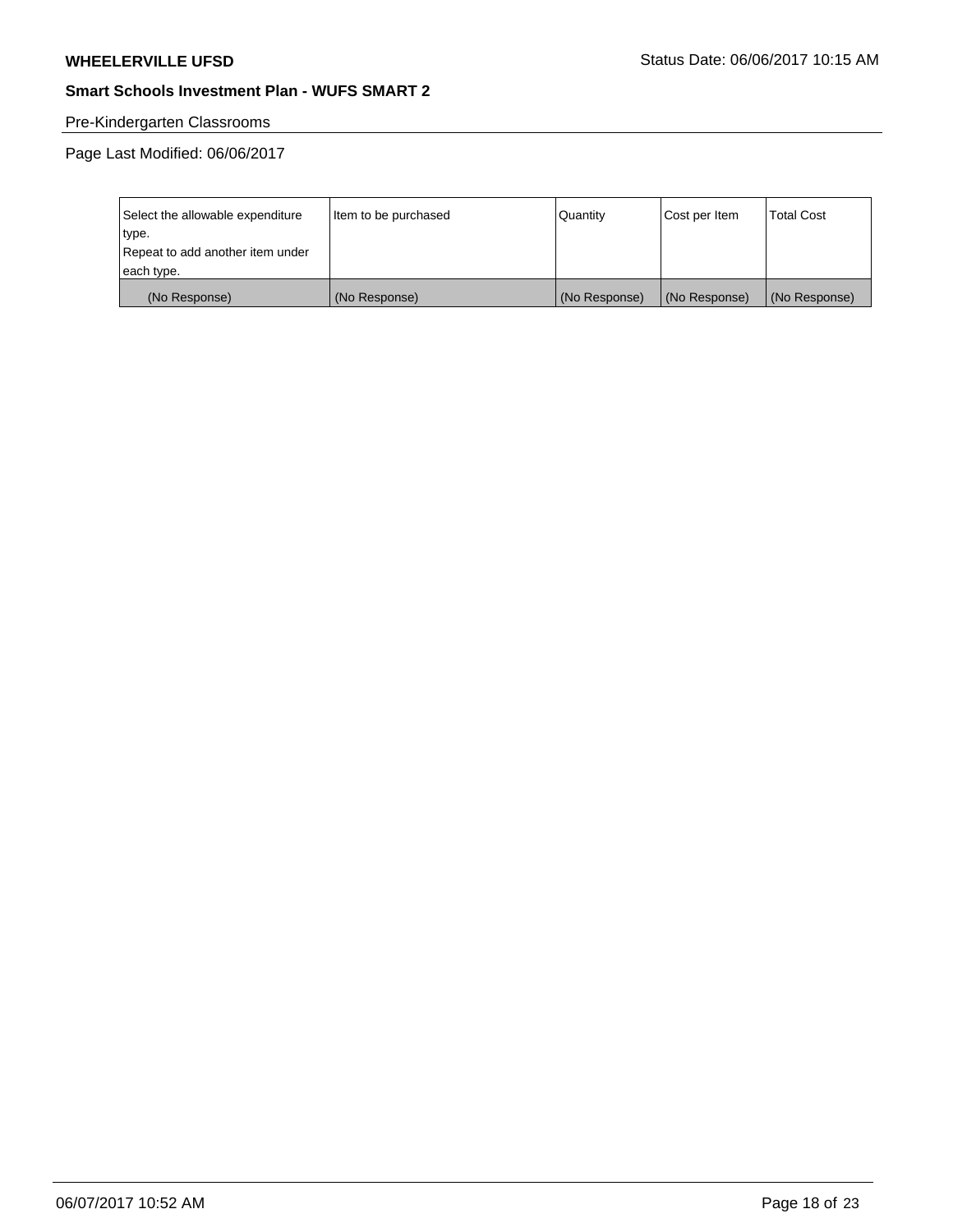#### Replace Transportable Classrooms

Page Last Modified: 06/06/2017

### **Group 1**

**1. Describe the district's plan to construct, enhance or modernize education facilities to provide high-quality instructional space by replacing transportable classrooms.**

NA

**2. All plans and specifications for the erection, repair, enlargement or remodeling of school buildings in any public school district in the State must be reviewed and approved by the Commissioner. Districts that plan capital projects using their Smart Schools Bond Act funds will undergo a Preliminary Review Process by the Office of Facilities Planning.**

**Please indicate on a separate row each project number given to you by the Office of Facilities Planning.**

| Project Number |  |
|----------------|--|
| (No Response)  |  |

**3. For large projects that seek to blend Smart Schools Bond Act dollars with other funds, please note that Smart Schools Bond Act funds can be allocated on a pro rata basis depending on the number of new classrooms built that directly replace transportable classroom units.**

**If a district seeks to blend Smart Schools Bond Act dollars with other funds describe below what other funds are being used and what portion of the money will be Smart Schools Bond Act funds.**

NA

**4. If you have made an allocation for Replace Transportable Classrooms, complete this table. Note that the calculated Total at the bottom of the table must equal the Total allocation for this category that you entered in the SSIP Overview overall budget.**

|                                                | Sub-Allocation |
|------------------------------------------------|----------------|
| Construct New Instructional Space              | (No Response)  |
| Enhance/Modernize Existing Instructional Space | (No Response)  |
| Other Costs                                    | (No Response)  |
| Totals:                                        | $\Omega$       |

**5. Please detail the type, quantity, per unit cost and total cost of the eligible items under each sub-category. This is especially important for any expenditures listed under the "Other" category. All expenditures must be capital-bond eligible to be reimbursed through the SSBA. If you have any questions, please contact us directly through smartschools@nysed.gov.**

| Select the allowable expenditure | Item to be purchased | Quantity      | Cost per Item | <b>Total Cost</b> |
|----------------------------------|----------------------|---------------|---------------|-------------------|
| type.                            |                      |               |               |                   |
| Repeat to add another item under |                      |               |               |                   |
| each type.                       |                      |               |               |                   |
| (No Response)                    | (No Response)        | (No Response) | (No Response) | (No Response)     |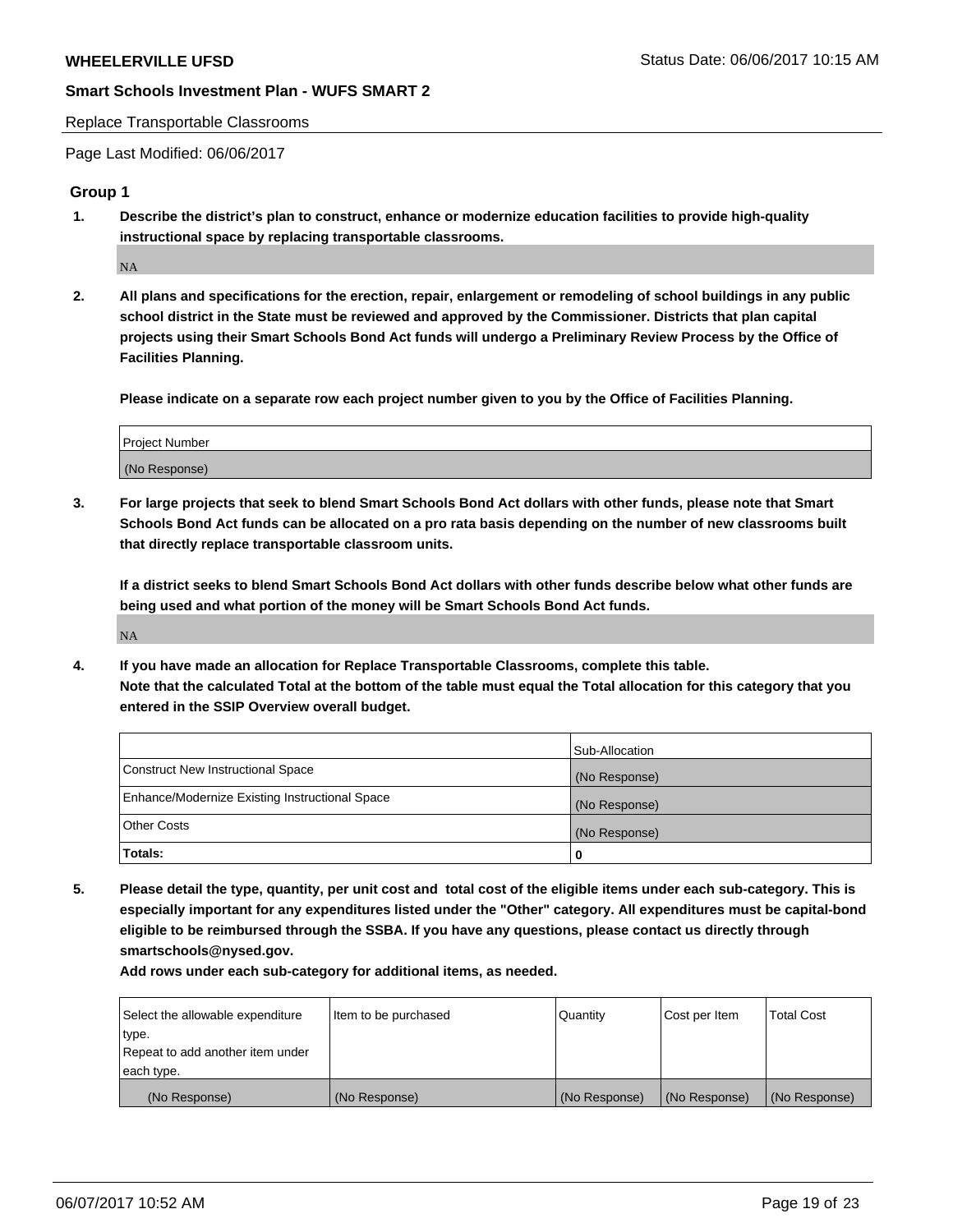#### High-Tech Security Features

Page Last Modified: 06/06/2017

### **Group 1**

**1. Describe how you intend to use Smart Schools Bond Act funds to install high-tech security features in school buildings and on school campuses.**

NA

**2. All plans and specifications for the erection, repair, enlargement or remodeling of school buildings in any public school district in the State must be reviewed and approved by the Commissioner. Districts that plan capital projects using their Smart Schools Bond Act funds will undergo a Preliminary Review Process by the Office of Facilities Planning.** 

**Please indicate on a separate row each project number given to you by the Office of Facilities Planning.**

| Project Number |  |
|----------------|--|
|                |  |
|                |  |
|                |  |
| (No Response)  |  |
|                |  |

- **3. Was your project deemed eligible for streamlined Review?**
	- Yes  $\hfill \square$  No
- **4. Include the name and license number of the architect or engineer of record.**

| <b>Name</b> | License Number |
|-------------|----------------|
| Tetra Tech  | (No Response)  |

**5. If you have made an allocation for High-Tech Security Features, complete this table. Note that the calculated Total at the bottom of the table must equal the Total allocation for this category that you entered in the SSIP Overview overall budget.**

|                                                      | Sub-Allocation |
|------------------------------------------------------|----------------|
| Capital-Intensive Security Project (Standard Review) | (No Response)  |
| Electronic Security System                           | (No Response)  |
| <b>Entry Control System</b>                          | (No Response)  |
| Approved Door Hardening Project                      | (No Response)  |
| <b>Other Costs</b>                                   | (No Response)  |
| Totals:                                              | 0              |

**6. Please detail the type, quantity, per unit cost and total cost of the eligible items under each sub-category. This is especially important for any expenditures listed under the "Other" category. All expenditures must be capital-bond eligible to be reimbursed through the SSBA. If you have any questions, please contact us directly through smartschools@nysed.gov.**

| (No Response)                    | (No Response)        | (No Response) | (No Response) | (No Response)     |
|----------------------------------|----------------------|---------------|---------------|-------------------|
| each type.                       |                      |               |               |                   |
| Repeat to add another item under |                      |               |               |                   |
| type.                            |                      |               |               |                   |
| Select the allowable expenditure | Item to be purchased | Quantity      | Cost per Item | <b>Total Cost</b> |
|                                  |                      |               |               |                   |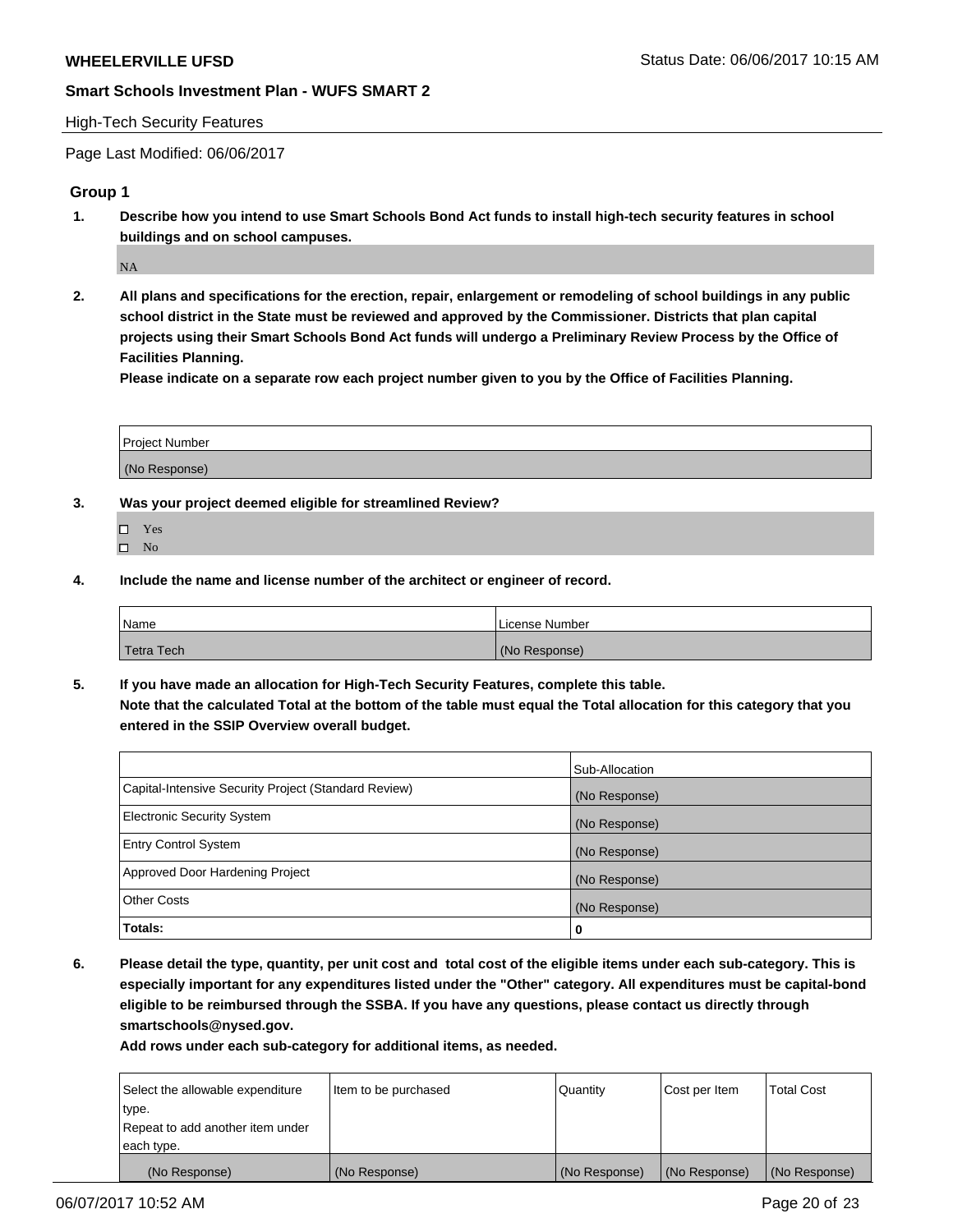# High-Tech Security Features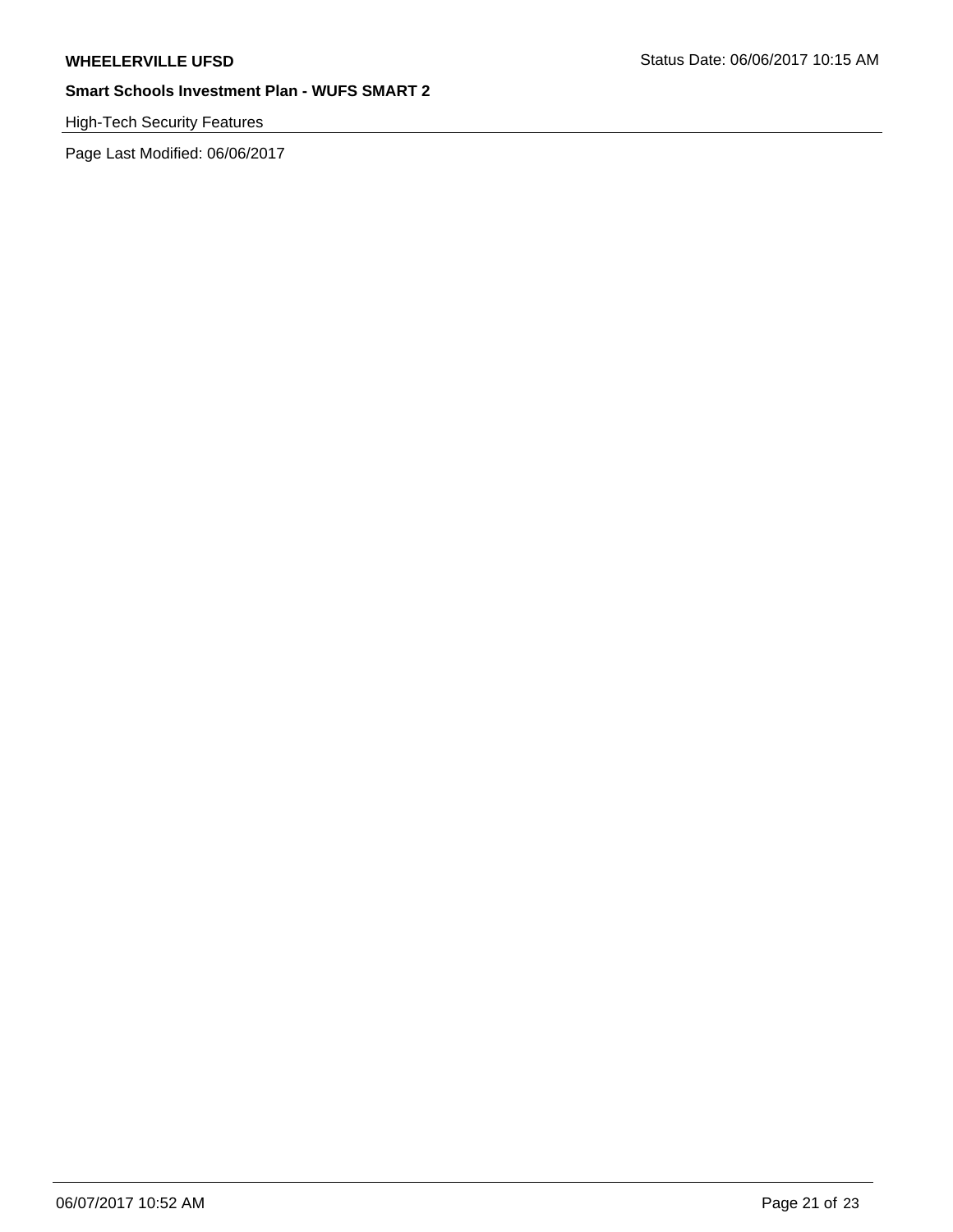Report